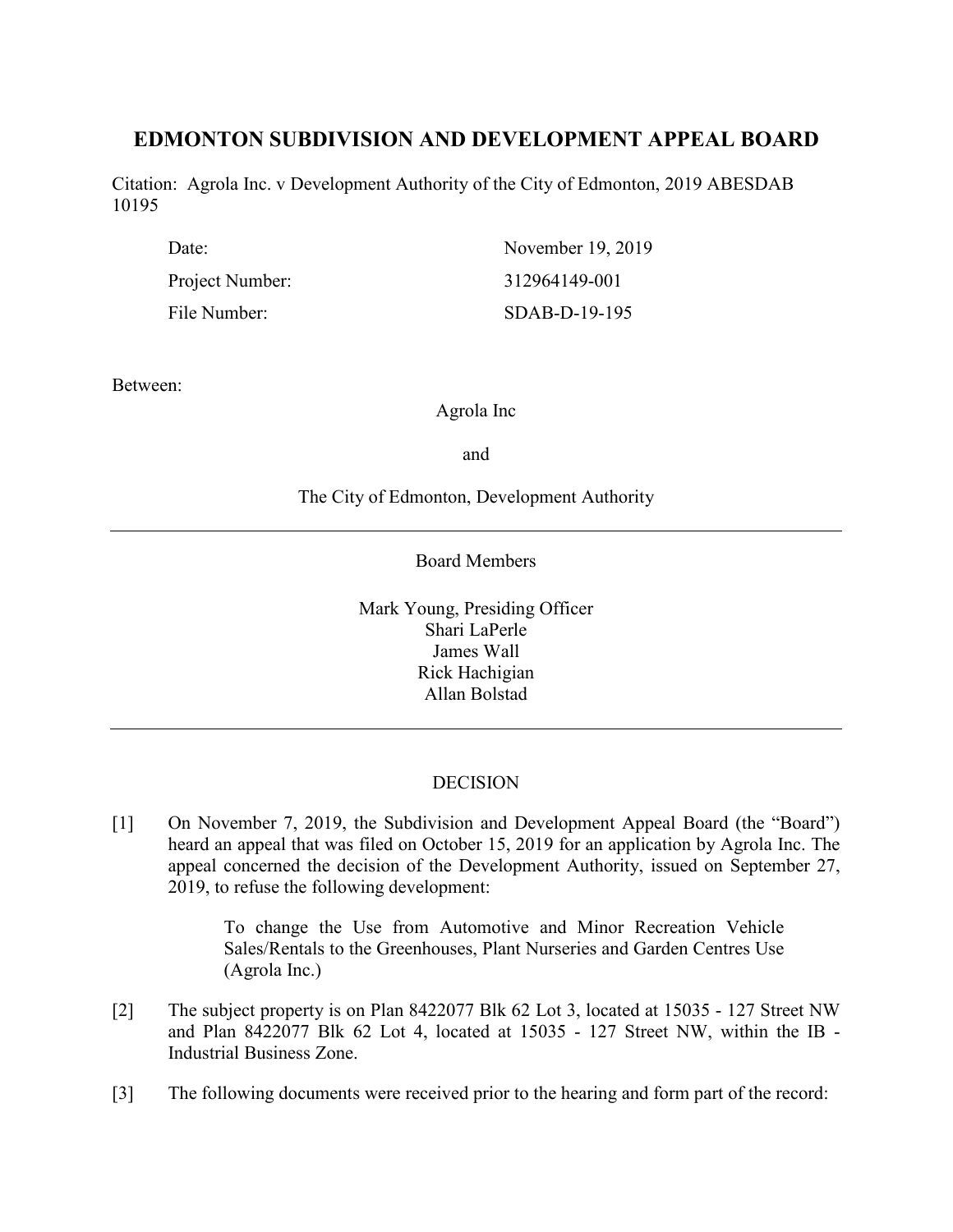- Copy of the Development Permit application with attachments, proposed plans, and the refused Development Permit;
- The Development Officer's written submissions;
- The Appellant's written submissions; and
- One online response in support of development.
- [4] The following exhibits were presented during the hearing and form part of the record:
	- Exhibit  $A -$  Satellite view of subject property

## **Preliminary Matters**

- [5] At the outset of the appeal hearing, the Presiding Officer confirmed with the parties in attendance that there was no opposition to the composition of the panel.
- [6] The Presiding Officer outlined how the hearing would be conducted, including the order of appearance of parties, and no opposition was noted.
- [7] The appeal was filed on time, in accordance with Section 686 of the *Municipal Government Act*, RSA 2000, c M-26 (the "*Municipal Government Act*").

#### **Summary of Hearing**

- *i) Position of the Appellant, Agrola Garden Centre*
- [8] Mr. J. Mouneimne appeared on behalf of Agrola Garden Centre.
- [9] The business was formerly leasing land at 137 Avenue and 118 Street but was forced to re-locate quickly as the owner of that property wanted to re-claim the land. It is difficult to find vacant land on the north side that satisfies the needs of the Appellant's business which sells trees, shrubs, annuals, perennials and some seeds.
- [10] There are two small existing portable structures on the property which the business plans to use for tool and equipment storage and to sell seeds. The Appellant plans to erect a greenhouse tent from May to the end of August to protect the plants.
- [11] Mr. Mouneimne planned to first apply for a permit without the addition of any structures and apply for the addition of the greenhouse tent later as time is of the essence. He was told by the Development Officer that the City would prefer that everything be applied for at once.
- [12] An aerial photo was provided by the Appellant (marked Exhibit A) which shows that the existing fence is inside of the property line by about three metres. The property line, existing fence and location of the required 6-metre setback were identified on this photo. The Appellant would like to move the fence further out as soon as possible to provide a larger lot but this is not currently financially feasible.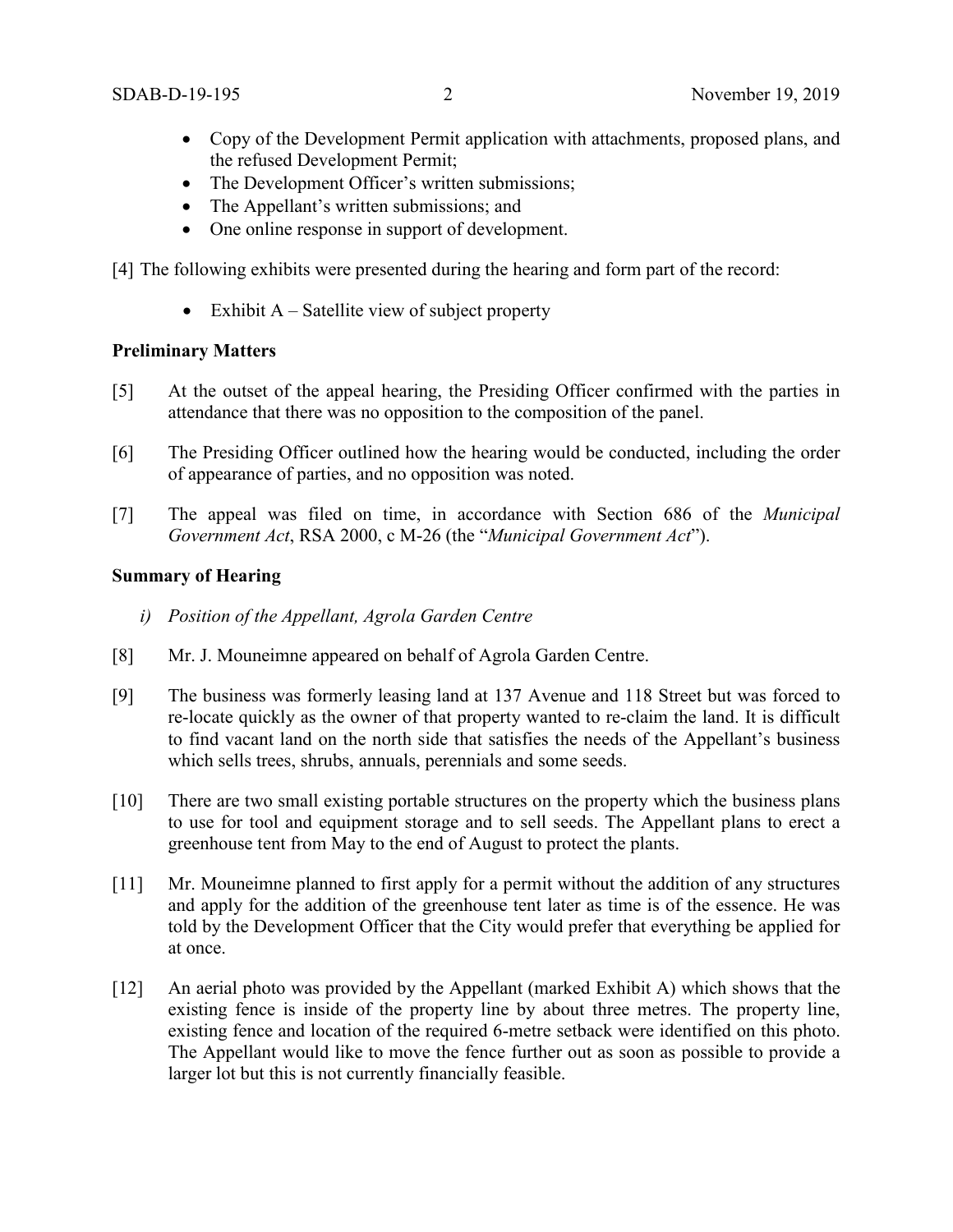- [13] The proposed parking area and the entrance to the proposed development were also identified. The entrance is from 151 Avenue. This Avenue is undriveable past the entrance to the greenhouse.
- [14] The property is in much better condition since the Appellant has been leasing it. The grass has been cut and the weeds are being controlled.
- [15] The Appellant provided the following responses to questions from the Board:
	- a. The Appellant confirmed that the distance from the curb to the fence is 28 feet.
	- b. The business typically operates from the middle of April to the end of October.
	- c. The property owner is unwilling to share the expense for the required landscaping. The Appellant feels that this landscaping is unnecessary due to the nature of the business. There will be many trees displayed inside of the fence that runs along 127 Street.
	- d. Nothing is actually grown on the premises and the Appellant does not currently intend to sell landscaping supplies such as dirt, rocks, gravel, sand, etc. His business consists entirely of trees, shrubs, annuals, perennials and some seeds.
	- e. The trees that are sold are all potted and 99 percent of the customers take their purchases home with them. Delivery service is provided very occasionally.
	- f. The Appellant confirmed he would agree to a condition that only plant material can be stored next to the roadway and that any additional structures including tents would require a separate Development Permit.
	- *ii) Position of the Development Officer, C. Kennedy*
- [16] The Development Authority did not attend the hearing and the Board relied on Mr. Kennedy's written decision.

## **Decision**

- [17] The appeal is ALLOWED and the decision of the Development Authority is REVOKED. The development is GRANTED as applied for to the Development Authority, subject to the following CONDITIONS:
	- 1. This Development Permit authorizes the development of a Greenhouse, Plant Nursery and/or Garden Centre. The development shall be constructed in accordance with the plans approved by the Subdivision and Development Appeal Board.
	- 2. The Development Permit shall not be valid unless and until any conditions of approval, except those of a continuing nature, have been fulfilled. (Reference subsection  $17.1(1)(a)$ )3.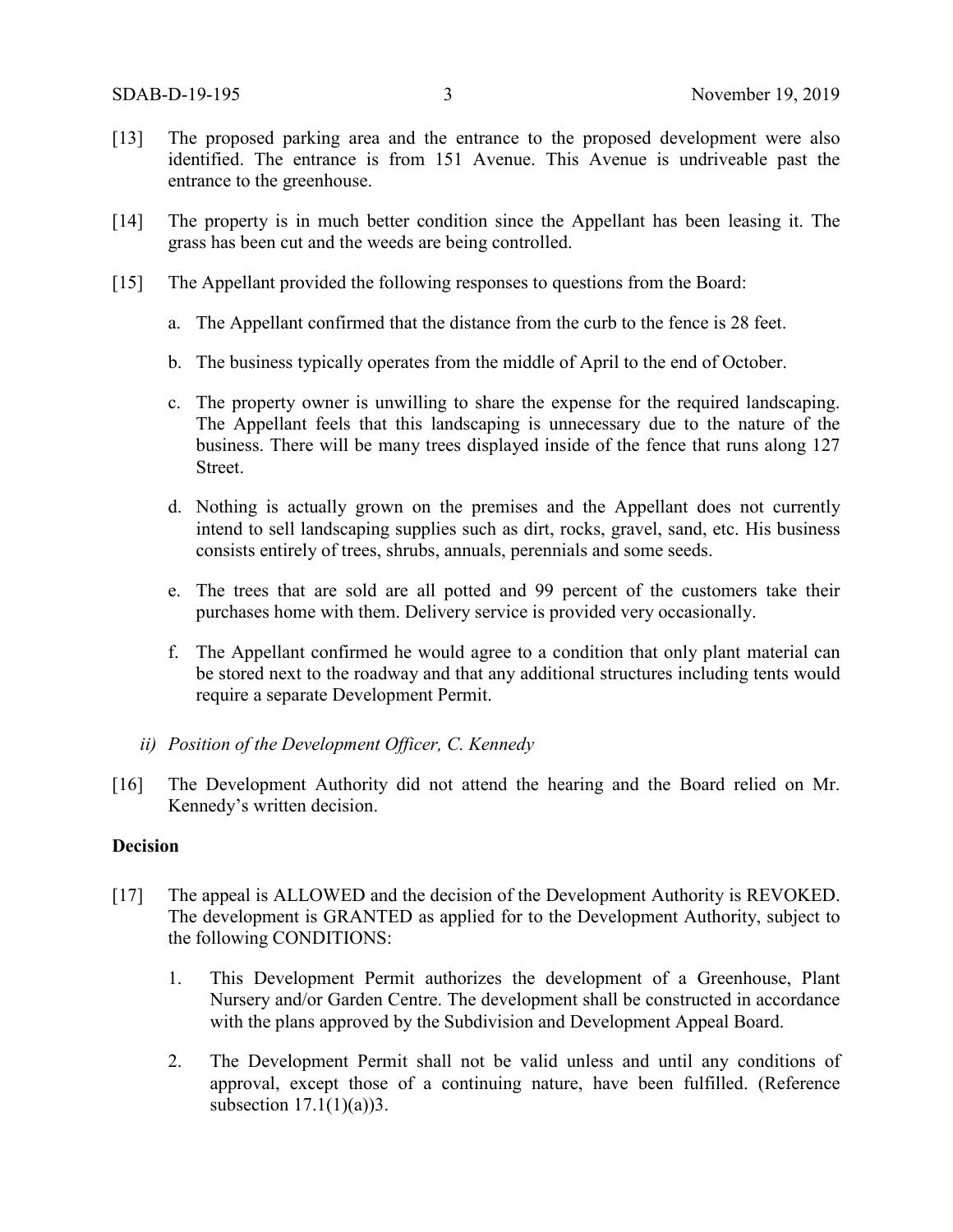- 3. A separate Development Permit will be required for any additional structures to be erected on this site including tents.
- 4. Only trees, shrubs or other plant material are permitted to be displayed along the property line adjacent to 127 Street.
- 5. No loading, storage, trash collection, outdoor service or display area shall be permitted within a Setback. (Reference subsection 400.4(4)).
- 6. All required parking and loading facilities shall only be used for the purpose of accommodating the vehicles of clients, customers, employees, members, residents or visitors in connection with the building or Use for which the parking and loading facilities are provided, and the parking and loading facilities shall not be used for driveways, access or egress, commercial repair work, display, sale or storage of goods of any kind, except for the purpose of Special Events. (Reference subsection 54.1(1)(c))
- 7. Parking spaces for the disabled shall be provided in accordance with the Alberta Building Code in effect at the time of the Development Permit application. (Reference subsection  $54.1(3)(a)(i)$ ).
- 8. Parking spaces for the disabled shall be identified as parking spaces for the disabled through the use of appropriate signage, in accordance with Provincial standards. (Reference subsection  $54.1(3)(a)(iii)$ )
- 9. All required parking spaces shall be clear of any access driveways, aisles, ramps, columns, Signs or other similar obstructions. (Reference subsection 54.2(4)(a))
- 10. Required Bicycle Parking spaces and accesses shall be located on Hardsurfaced areas. (Reference subsection 54.3(2)(d))
- 11. All Bicycle Parking spaces shall be situated to maximize visibility so as to discourage theft and vandalism, and shall be illuminated. (Reference subsection  $54.3(2)(h)$
- 12. Bicycle Parking shall be designed so that the bicycle is supported upright and allows locking of at least one closed section of the bicycle frame and at least one wheel with a U-lock; or designed so that the entire bicycle is contained within an individual bicycle safe. (Reference subsection 54.3(3)(a))
- 13. Bicycle Parking racks shall provide two points of contact with the frame, at least 0.2 m apart horizontally so that the bicycle cannot fall or be pushed over causing damage to the bicycle. (Reference subsection  $54.3(3)(a)(i)$ )
- 14. The design and installation Bicycle Parking racks and corrals shall accommodate a variety of bicycle types and attachments. (Reference subsection  $54.3(3)(a)(ii)$ )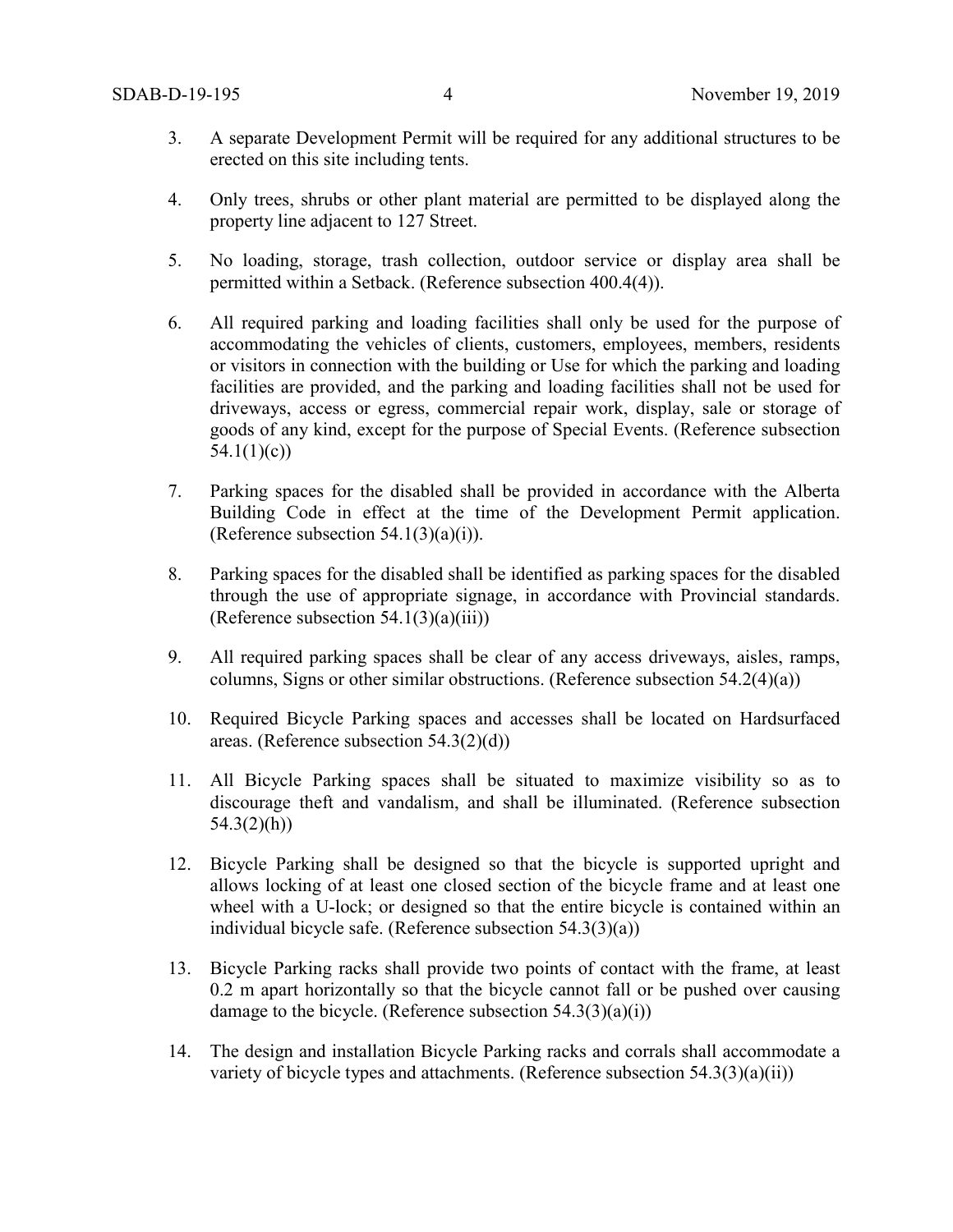- 15. Bicycle Parking racks or bicycle safes shall be anchored securely to the ground or to a fixed structure. (Reference subsection 54.3(3)(b))
- 16. All required loading spaces shall be clear of any access driveways, aisles, ramps, columns, Signs or other similar obstructions. (Reference subsection 54.4(2)(c))
- 17. All required parking and loading facilities shall be clearly demarcated and have adequate storm water drainage. (Reference subsection  $54.6(1)(a)(i)$ )
- [18] In granting the development, the following variances to the *Edmonton Zoning Bylaw* are allowed:
	- 1. The requirement for minimum 6.0 metre Setback where any lot line of a Site abuts a public roadway, other than a Lane, or abuts the property line of a Site zoned residential pursuant to Section 400.4(3) is waived.
	- 2. The Landscaping requirements of 53 trees and 88 shrubs pursuant to Section  $55.3(1)(b)(i)$  is waived.

#### **Reasons for Decision**

- [19] Greenhouses, Plant Nurseries and Garden Centres are a Discretionary Use in the IB Industrial Business Zone.
- [20] The Appellant advised the Board that at this time he just wants a Development Permit for keeping, trees, shrubs, flowers and other similar greenhouse materials on the site.
- [21] He does want to put a tent on the site but he will apply for a separate Development Permit in the future.
- [22] With respect to the 6-metre setback that is required along the property line adjacent to 127 Street, the Board notes that no setback apparently exists at this time for the previous Use which was Automotive and Minor Recreation Vehicle Sales/Rentals. Also, the requirement for landscaping was not fulfilled for the previous Use.
- [23] Because the nature of this business which will consist exclusively of trees, shrubs and other similar products, the need for landscaping is diminished. The condition that the Board has imposed that only trees, shrubs, flowers and such can be stored along the property line adjacent to 127 Street essentially takes the place of the requirement for landscaping.
- [24] The Board also notes that there is an 8.5-metre boulevard between the fence along 127 Street and the curb which further mitigates the need for a 6-metre setback along that street.
- [25] There is also a boulevard on the other side of the street between the street and the residential zone which provides further buffering to the residences to the west of the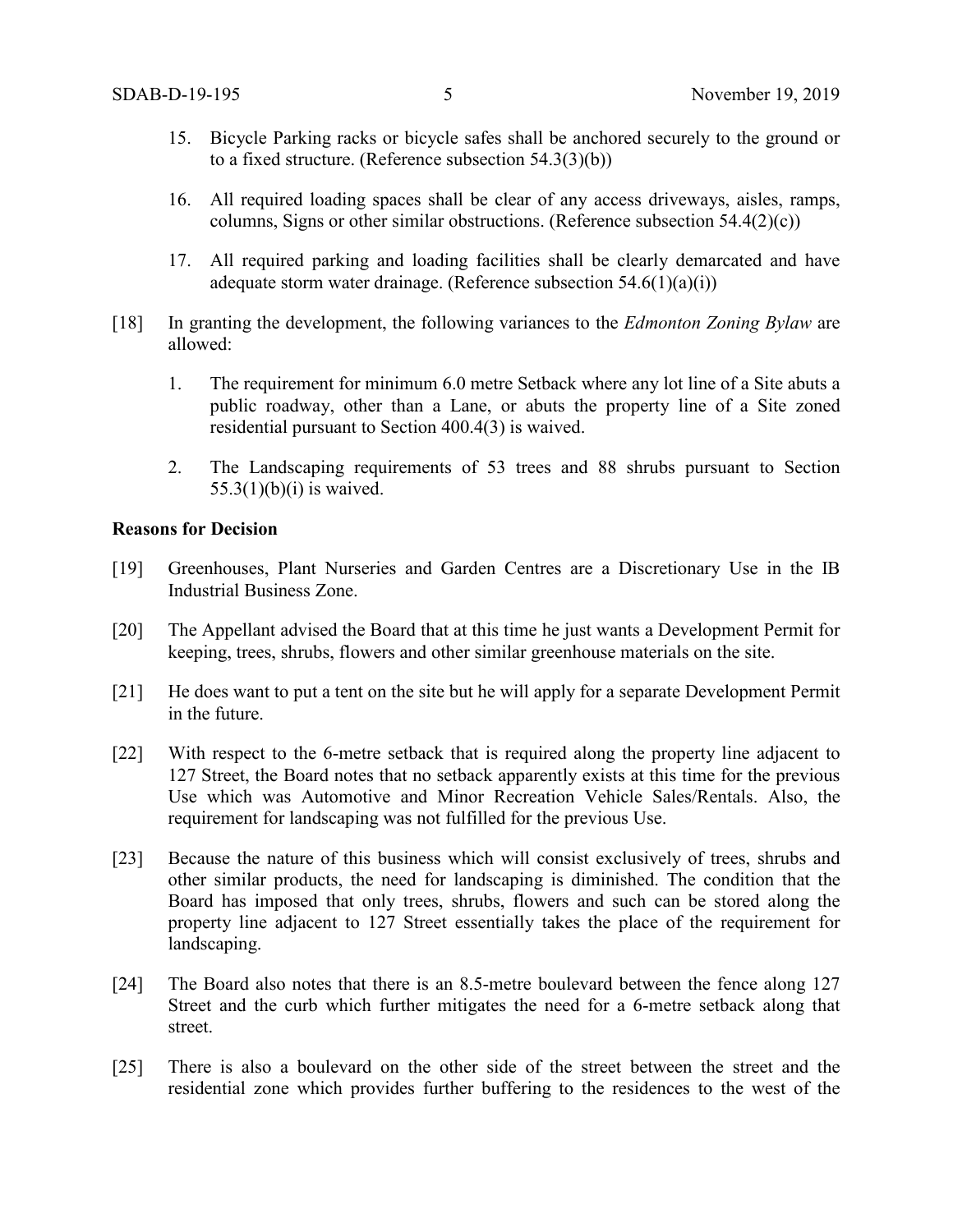proposed development. Also, this will be a seasonal operation which further lessens any potential impact that the development will have on surrounding properties.

- [26] There was support from nine of the neighbours in the residential development to the west of the proposed development and there was no opposition received to the proposed development.
- [27] For all of the above reasons the Board is of the opinion that the proposed development will not unduly interfere with the amenities of the neighbourhood nor materially interfere with or affect the use, enjoyment or value of neighbouring parcels of land.

Mark Young, Presiding Officer Subdivision and Development Appeal Board

cc: City of Edmonton, Development & Zoning Services, Attn: Mr. C. Kennedy / Mr. H. Luke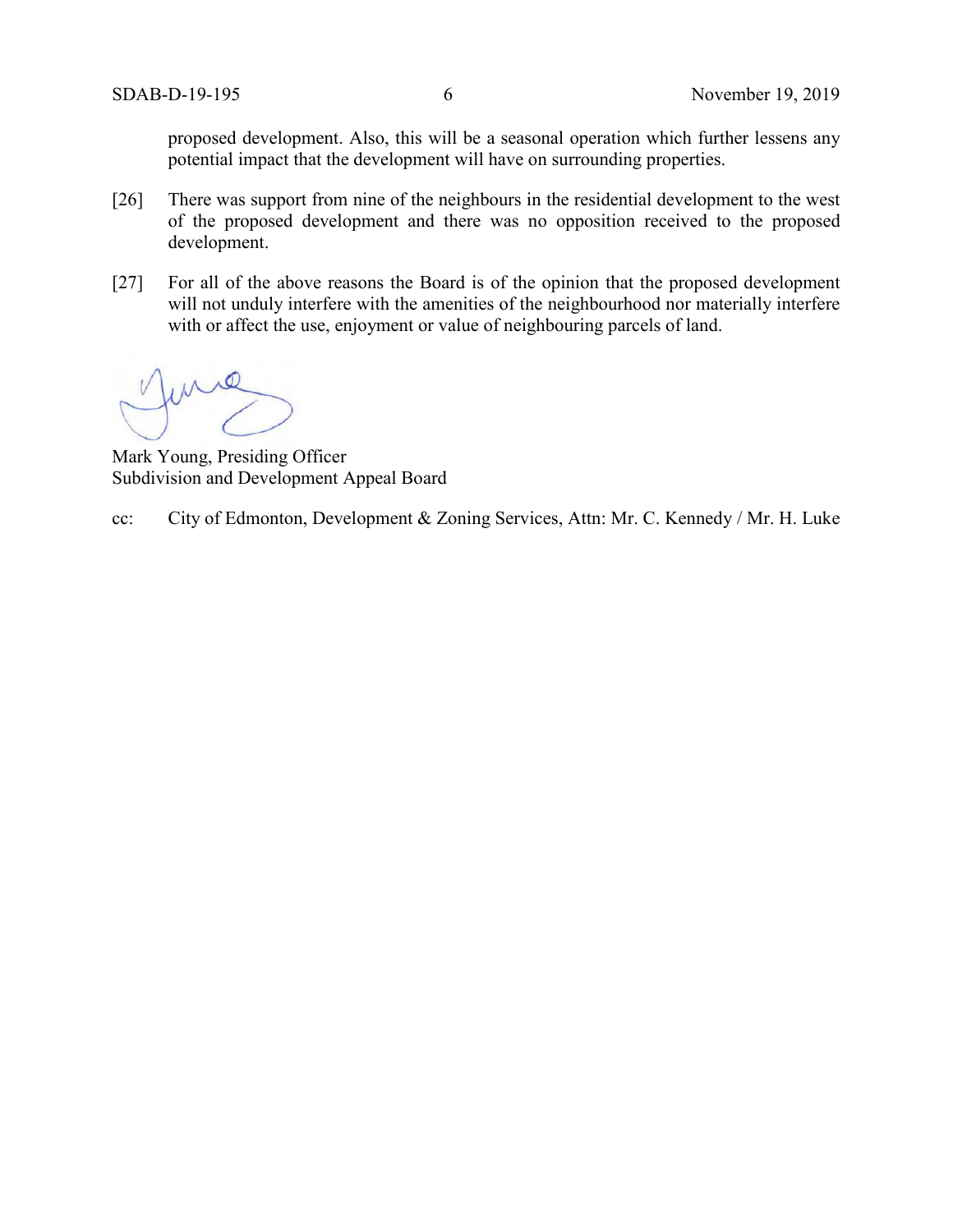#### **Important Information for the Applicant/Appellant**

- 1. This is not a Building Permit. A Building Permit must be obtained separately from Development & Zoning Services, located on the 2nd Floor, Edmonton Tower, 10111 – 104 Avenue NW, Edmonton, AB T5J 0J4.
- 2. Obtaining a Development Permit does not relieve you from complying with:
	- a) the requirements of the *Edmonton Zoning Bylaw*, insofar as those requirements have not been relaxed or varied by a decision of the Subdivision and Development Appeal Board,
	- b) the requirements of the *Alberta Safety Codes Act*,
	- c) the *Alberta Regulation 204/207 – Safety Codes Act – Permit Regulation*,
	- d) the requirements of any other appropriate federal, provincial or municipal legislation,
	- e) the conditions of any caveat, covenant, easement or other instrument affecting a building or land.
- 3. When an application for a Development Permit has been approved by the Subdivision and Development Appeal Board, it shall not be valid unless and until any conditions of approval, save those of a continuing nature, have been fulfilled.
- 4. A Development Permit will expire in accordance to the provisions of Section 22 of the *Edmonton Zoning Bylaw, Bylaw 12800*, as amended.
- 5. This decision may be appealed to the Alberta Court of Appeal on a question of law or jurisdiction under Section 688 of the *Municipal Government Act*, RSA 2000, c M-26. If the Subdivision and Development Appeal Board is served with notice of an application for leave to appeal its decision, such notice shall operate to suspend the Development Permit.
- 6. When a decision on a Development Permit application has been rendered by the Subdivision and Development Appeal Board, the enforcement of that decision is carried out by Development & Zoning Services, located on the 2nd Floor, Edmonton Tower, 10111 – 104 Avenue NW, Edmonton, AB T5J 0J4.

*NOTE: The City of Edmonton does not conduct independent environmental checks of land within the City. If you are concerned about the stability of this property for any purpose, you should conduct your own tests and reviews. The City of Edmonton, when issuing a development permit, makes no representations and offers no warranties as to the suitability of the property for any purpose or as to the presence or absence of any environmental contaminants on the property.*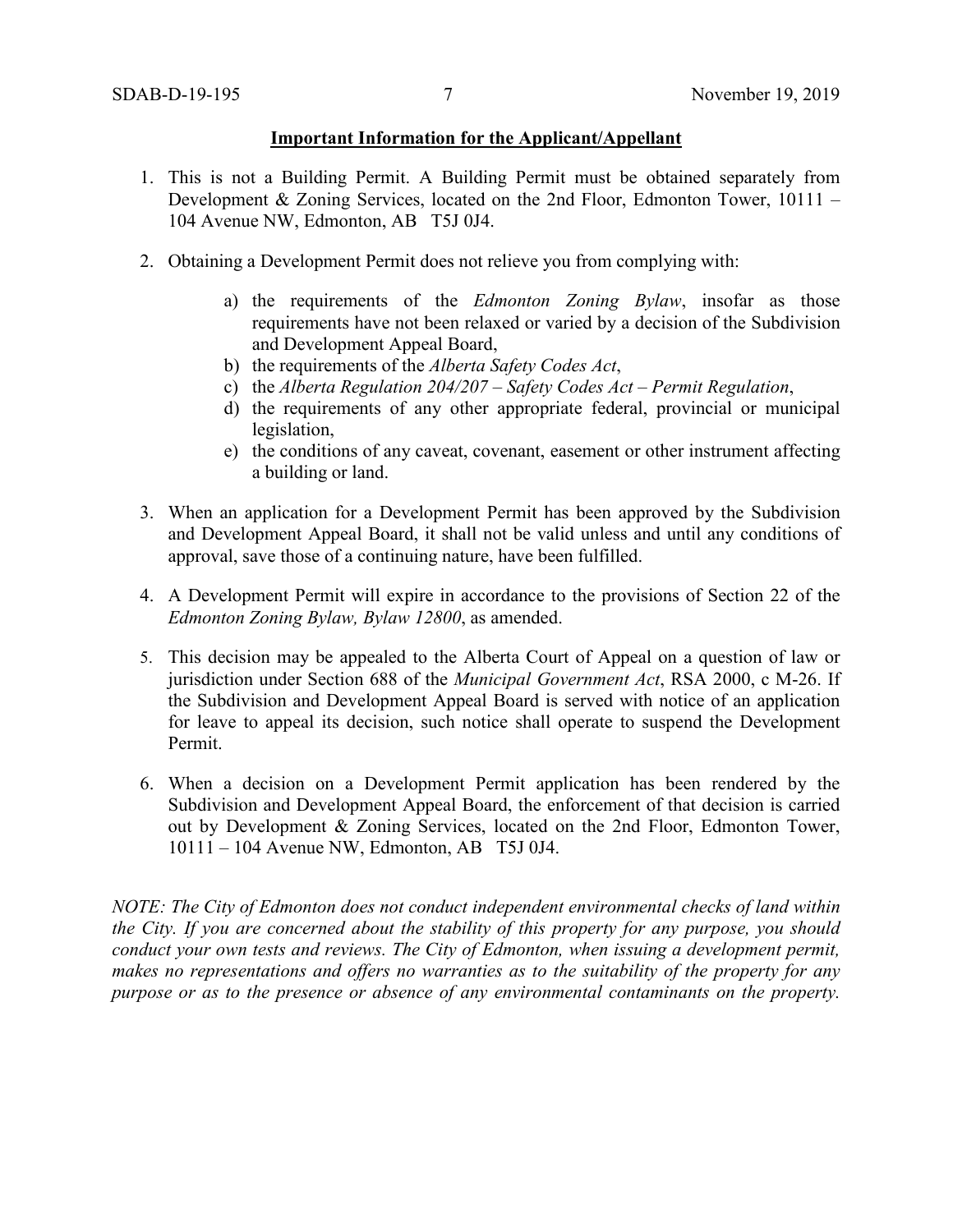# **EDMONTON SUBDIVISION AND DEVELOPMENT APPEAL BOARD**

Citation: Renu Bhattacharya v Development Authority of the City of Edmonton, 2019 ABESDAB 10196

| Date:           | November 19, 2019 |
|-----------------|-------------------|
| Project Number: | 328004462-001     |
| File Number:    | SDAB-D-19-196     |

Between:

Renu Bhattacharya

and

## The City of Edmonton, Development Authority

Board Members

Mark Young, Presiding Officer Shari LaPerle James Wall Rick Hachigian Allan Bolstad

# DECISION

[1] On November 7, 2019, the Subdivision and Development Appeal Board (the "Board") heard an appeal that was filed on October 7, 2019 for an application by Novesta Homes Ltd. The appeal concerned the decision of the Development Authority, issued on September 30, 2019, to refuse the following development:

> To construct an Accessory Building (addition to Existing Accessory Building, 2.28 metres by 6.71 metres).

- [2] The subject property is on Plan 1820775 Blk 9 Lot 19B, located at 12A Valleyview Crescent NW, within the RF1 - Single Detached Residential Zone. The Mature Neighbourhood Overlay applies to the subject property.
- [3] The following documents were received prior to the hearing and form part of the record: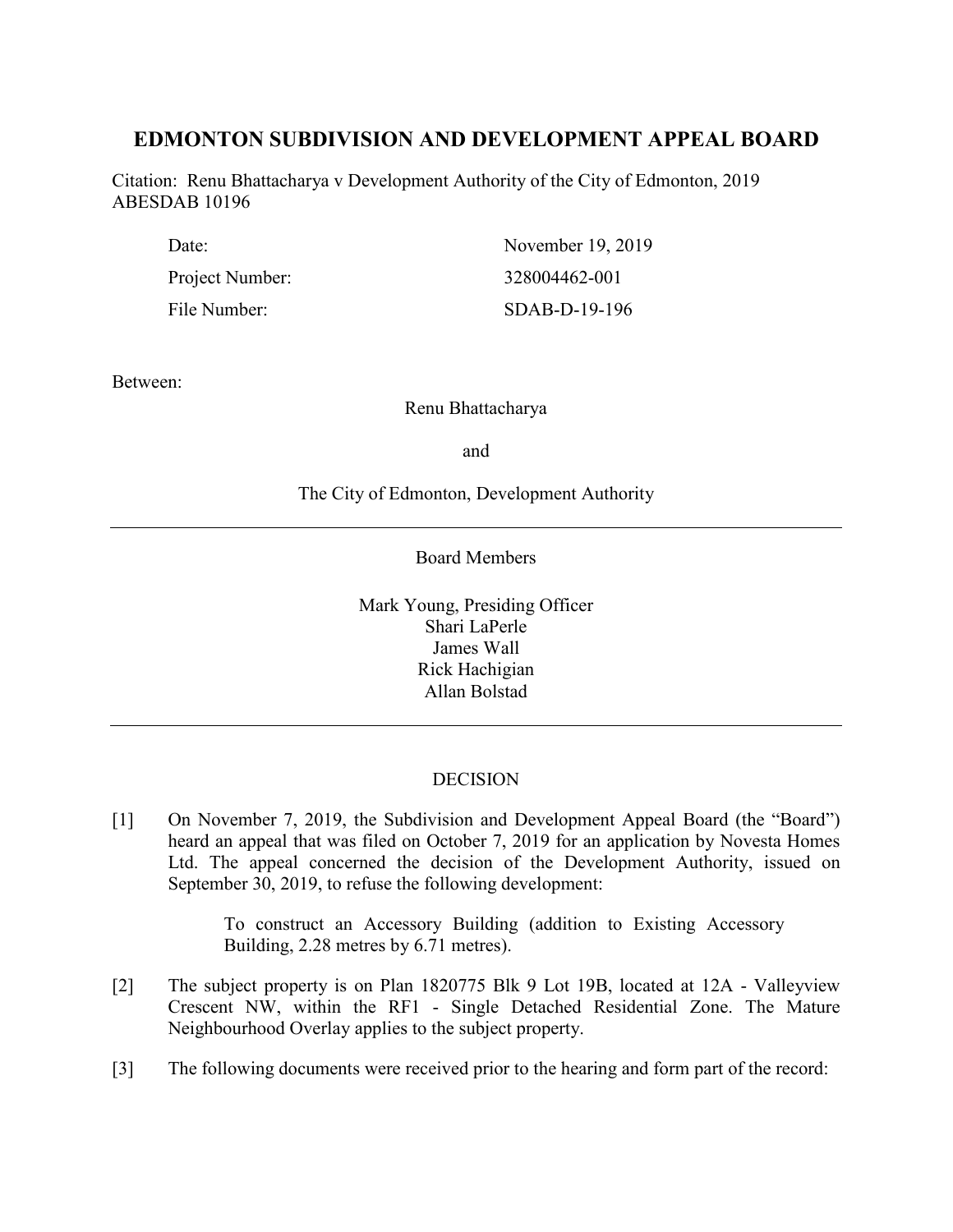- Copy of the Development Permit application with attachments, proposed plans, and the refused Development Permit;
- The Development Officer's written submissions; and
- The Appellant's written submissions.

#### **Preliminary Matters**

- [4] At the outset of the appeal hearing, the Presiding Officer confirmed with the parties in attendance that there was no opposition to the composition of the panel.
- [5] The Presiding Officer outlined how the hearing would be conducted, including the order of appearance of parties, and no opposition was noted.
- [6] The appeal was filed on time, in accordance with Section 686 of the *Municipal Government Act*, RSA 2000, c M-26 (the "*Municipal Government Act*").

## **Summary of Hearing**

- *i) Position of the Appellant, R. Bhattacharya*
- [7] The Appellant was represented by M. Bhattacharya and R. Gupta. The property owners R. Bhattacharya and A. Bhattacharya were also present.
- [8] The Appellants also own 12B Valleyview Crescent for which a Development Permit was issued last week granting the exact same variances that are being sought today. The deficiency in the required side setback is between the two lots owned by the Appellants and they have no issues with this deficiency.
- [9] A letter provided to the Board from G. Morison of Maxwell Progressive realty identifies 36 homes in the Parkview area that have a triple garage.
- [10] Nine letters of support from surrounding neighbours were provided to the Board. These neighbours fully understood the variances that were being requested.
- [11] While the Development Officer's report stated that a neighbouring property owner objected to an oversize garage as it would interfere with the sightlines from their outdoor amenity space, no official opposition was received from this neighbour despite the fact that separate notices were sent to him for each of the developments at 12A and 12B Valleyview Crescent. The Appellants tried numerous times to contact this neighbour without success.
- [12] The minimum required Setback between the subject property and 10 Valleyview Crescent has been met.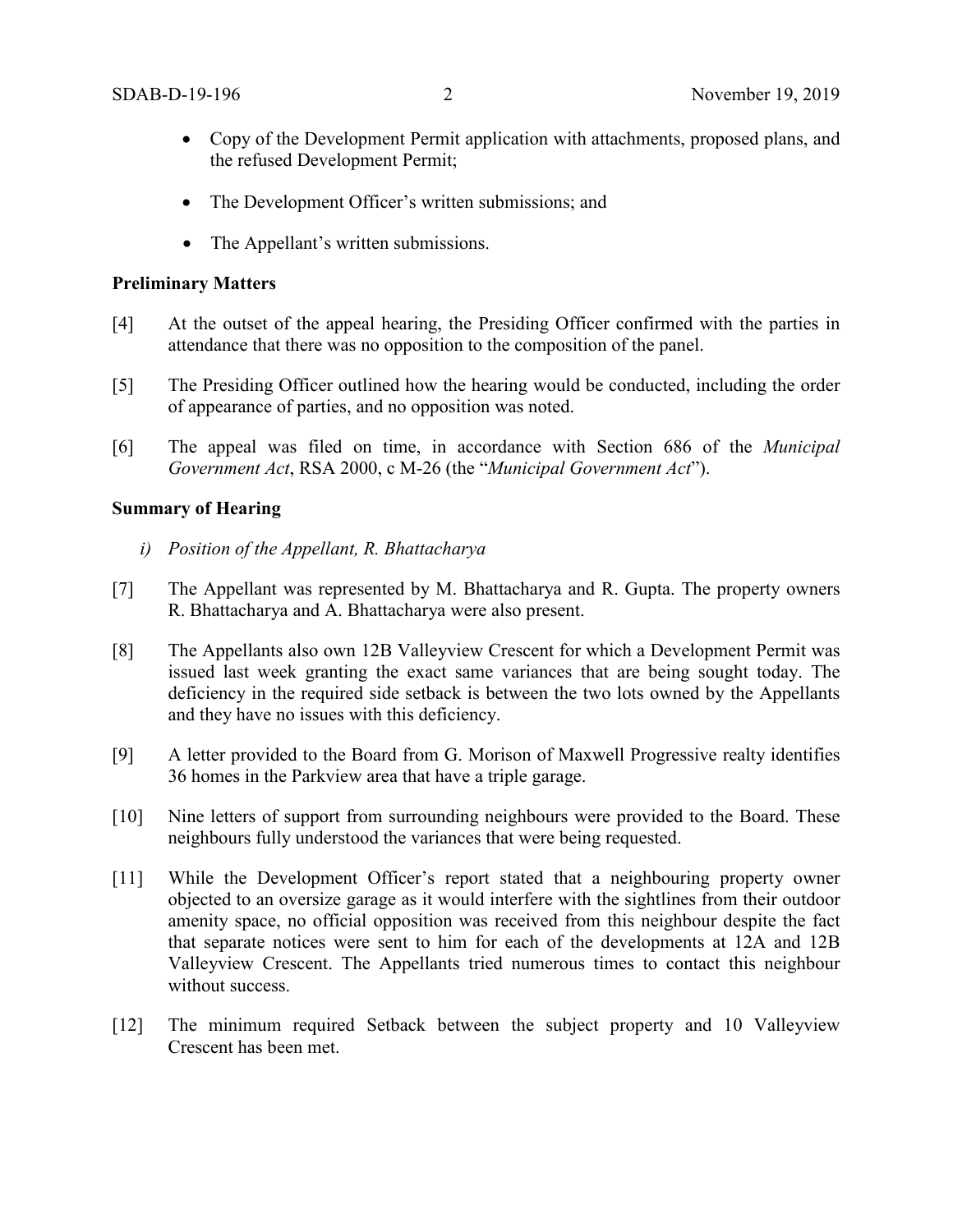- [13] Their developer approached all of the immediate neighbours and provided his contact information. The Appellants received feedback that the neighbours were happy with how the work was being done with minimal disruption to the neighbours.
- [14] The four percent increase in Site coverage does not negatively impact any neighbours and does not compromise their safety. The garage will not be occupied so there are no privacy issues.
- [15] The triple garage alleviates the requirement for street parking and increases accessibility for the potential buyers, especially in our harsh winters.
- [16] The Appellants provided the following responses to questions from the Board:
	- a) The original intent was to build an oversize double garage; however they changed their original plans after their potential buyers indicated the need for a triple garage. They would have made the dwelling smaller had the triple garage been planned for at the start.
	- b) The garage will have a flat roof and will not have eaves encroaching on to the neighbour's property.
	- c) They do not feel the reduced Setback will create any maintenance issues.
	- d) There was originally a large bungalow on the site. The lot was subdivided and the bungalow was demolished.
	- e) The houses are currently at the drywall stage and the garages have not yet been built.
	- *ii) Position of the Development Officer, M. Bernuy*
- [17] The Development Authority did not attend the hearing and the Board relied on Ms. Bernuy's written submission.

### **Decision**

- [18] The appeal is ALLOWED and the decision of the Development Authority is REVOKED. The development is GRANTED as applied for to the Development Authority, subject to the following CONDITIONS:
	- 1. The development shall be constructed in accordance with the stamped and approved drawings.
	- 2. An accessory building or structure shall not exceed 4.3 metres in Height. (Reference Section 6.1 and 50.3(3).)
	- 3. An Accessory building or structure shall not be used as a Dwelling. (Reference Section 50.3(1))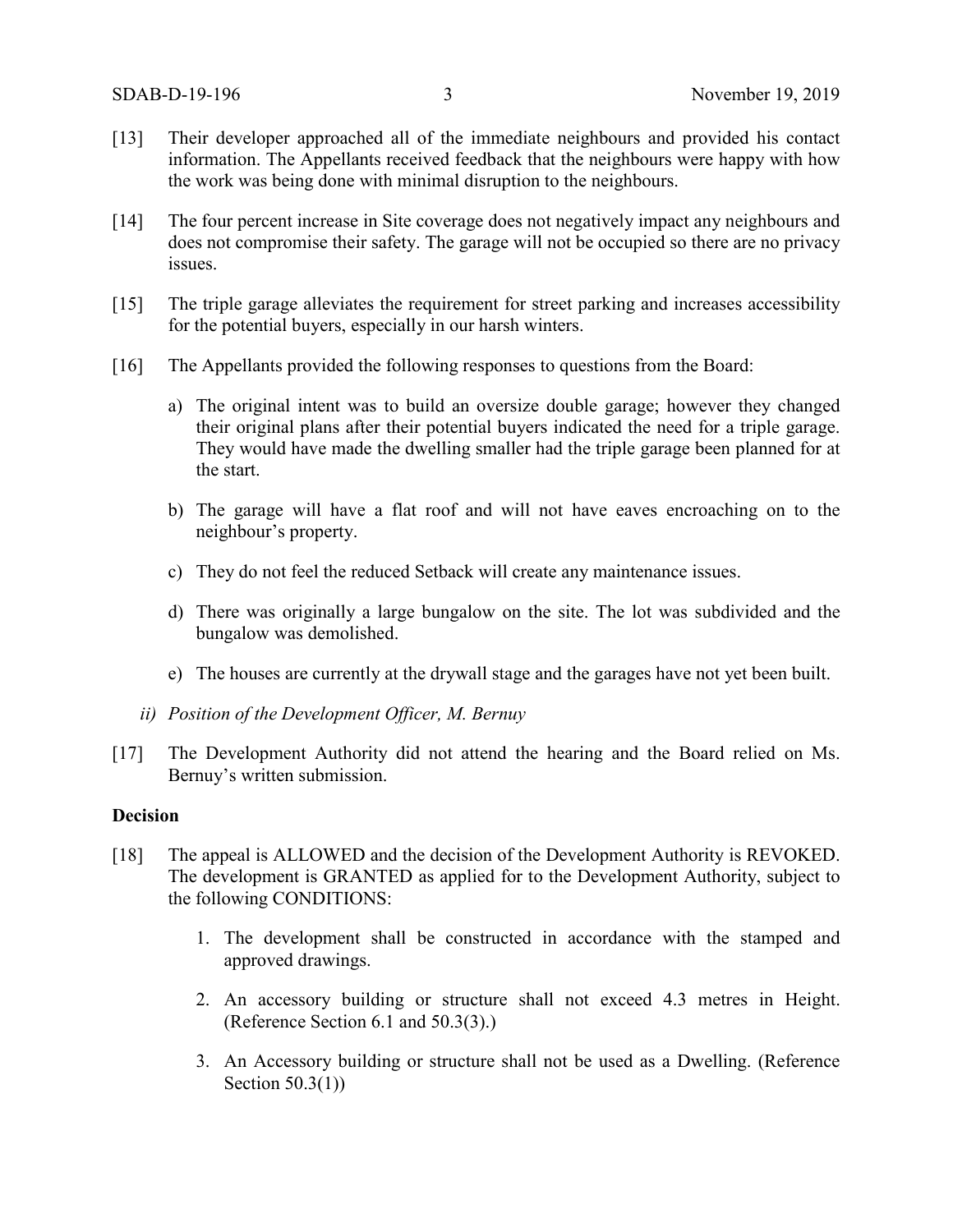- 4. Eave projections shall not exceed 0.46 metres into required yards or Separations spaces less than 1.2 metres. (Reference Section 44.1(b))
- 5. Every Driveway, off-street parking or loading space, and access provided shall be Hardsurfaced. The area required to be Hardsurfaced may be constructed on the basis of separated tire tracks, with natural soil, grass, or gravel between the tracks, but shall be constructed so that the tires of a parked or oncoming vehicle will normally remain upon the Hardsurfaced area (Reference Section 54.6(2)).
- [19] In granting the development, the following variances to the *Edmonton Zoning Bylaw* are allowed:
	- 1. The maximum allowable Site Coverage for an Accessory Building of 46.8 square metres as per section 110.4.6(a) is varied to allow an excess of 14.3 square metres, thereby increasing the maximum allowed to 61.1 square metres.
	- 2. The maximum allowable Total Site Coverage of 156.2 square metres as per section 110.4.6(a) is varied to allow an excess of 14.1 square metres, thereby increasing the maximum allowed to 170.3 square metres.
	- 3. The minimum required distance of 0.9 metres that an Accessory building shall not be located from the interior Side Lot Line as per Section 50.3(5)(b) is varied to allow a deficiency of 0.3 metres, thereby decreasing the minimum allowed to 0.6 metres.

#### **Reasons for Decision**

- [20] Single Detached housing is a Permitted Use in the RF1 Single Detached Residential Zone. A detached garage is Accessory to a Permitted Use.
- [21] The Appellant owns two lots on Valleyview Crescent 12 A and 12B. The Board heard that the property on 12B was recently approved for development by the Development Authority with essentially identical variances to those required for the property at 12A, which is the subject of this appeal.
- [22] The necessary variances relate to the oversized Accessory Building. The garage is limited to 12 percent Site coverage according to Section 50.3(4) of the *Edmonton Zoning Bylaw* but the proposed garage is 16 percent. The total Site coverage is limited to 40 percent according to 110.4(6) of the *Edmonton Zoning Bylaw* but the proposed total Site Coverage is 44 percent. The Side Setback distance for the Accessory Building is required to be a minimum of 0.9 metres according to 50.3(5)(b) but on the west side of the proposed garage this Setback is 0.6 metres from the side lot line.
- [23] Development on the property immediately to the west has been approved with essentially identical variances to those required in the instant appeal.
- [24] It appears that the Development Permit that is before the Board was refused by the Development Officer because the property owner immediately to the east of the proposed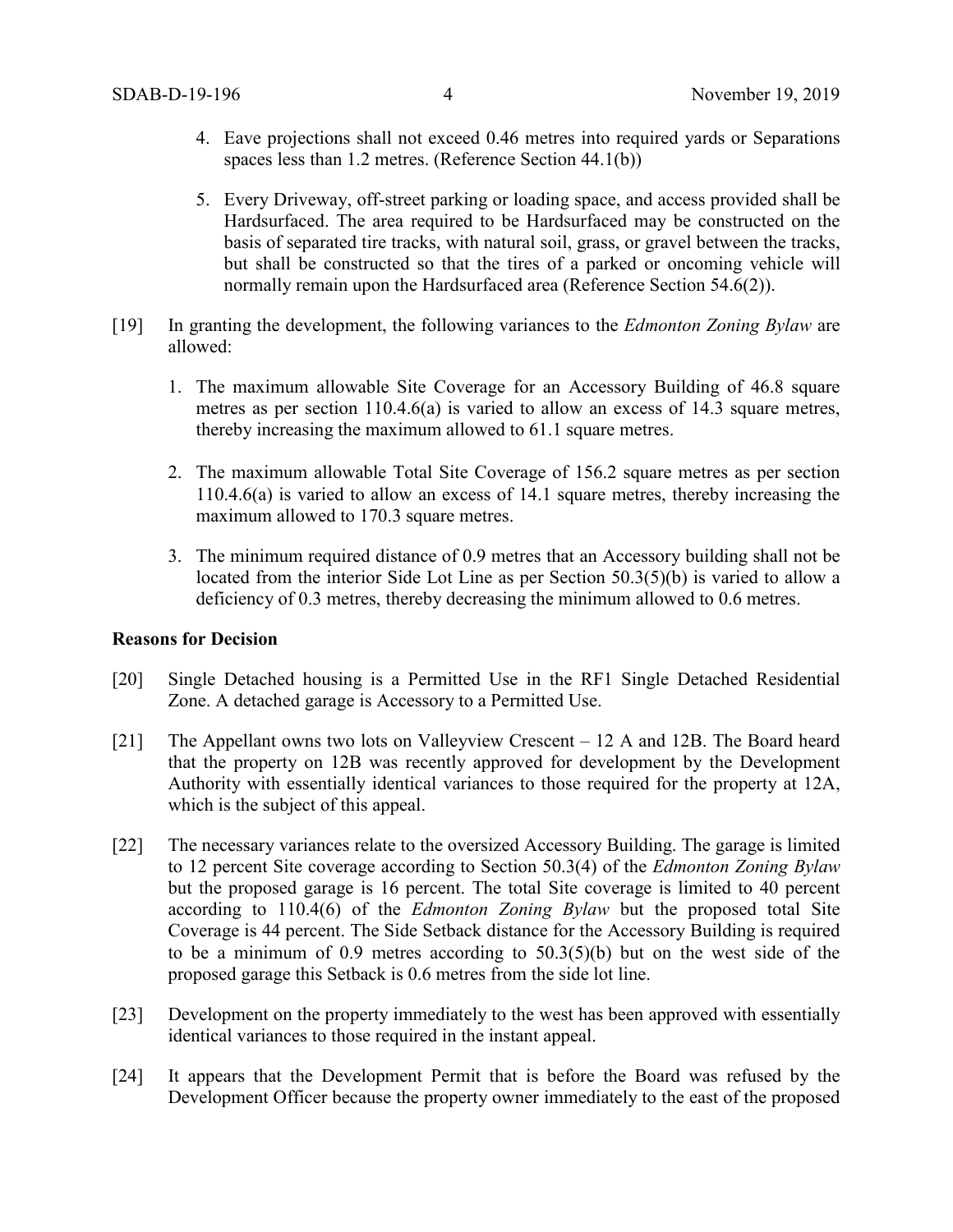development objected to the development because the accessory building would interfere with the sightlines from their outdoor amenity space. With respect to that objection, the Board notes that the house on that property to the east is located well towards the front of the lot and that there is a six-foot fence running between the properties. The Board also notes that the proposed garage would be located at the required 0.9-metre Setback from the lot line shared with the property to the east. The Board is of the opinion that even if the proposed garage were not 4 percent over the allowed Site Coverage, the neighbour's sightlines would remain the same. The Board concludes that the required variances will have little impact on this neighbour's use and enjoyment of his property.

- [25] The oversized garage will be at the back of the lot and will have minimal impact on the amenities of the neighbourhood.
- [26] The Board also notes that the Appellant received support from six neighbours within the 60-metre notification zone.
- [27] For all of the above reasons the Board finds that the proposed development will not unduly interfere with the amenities of the neighbourhood nor materially interfere with or affect the use, enjoyment or value of neighbouring parcels of land.

Mark Young, Presiding Officer Subdivision and Development Appeal Board

cc: City of Edmonton, Development & Zoning Services, Attn: Ms. M. Bernuy / Mr. A. Wen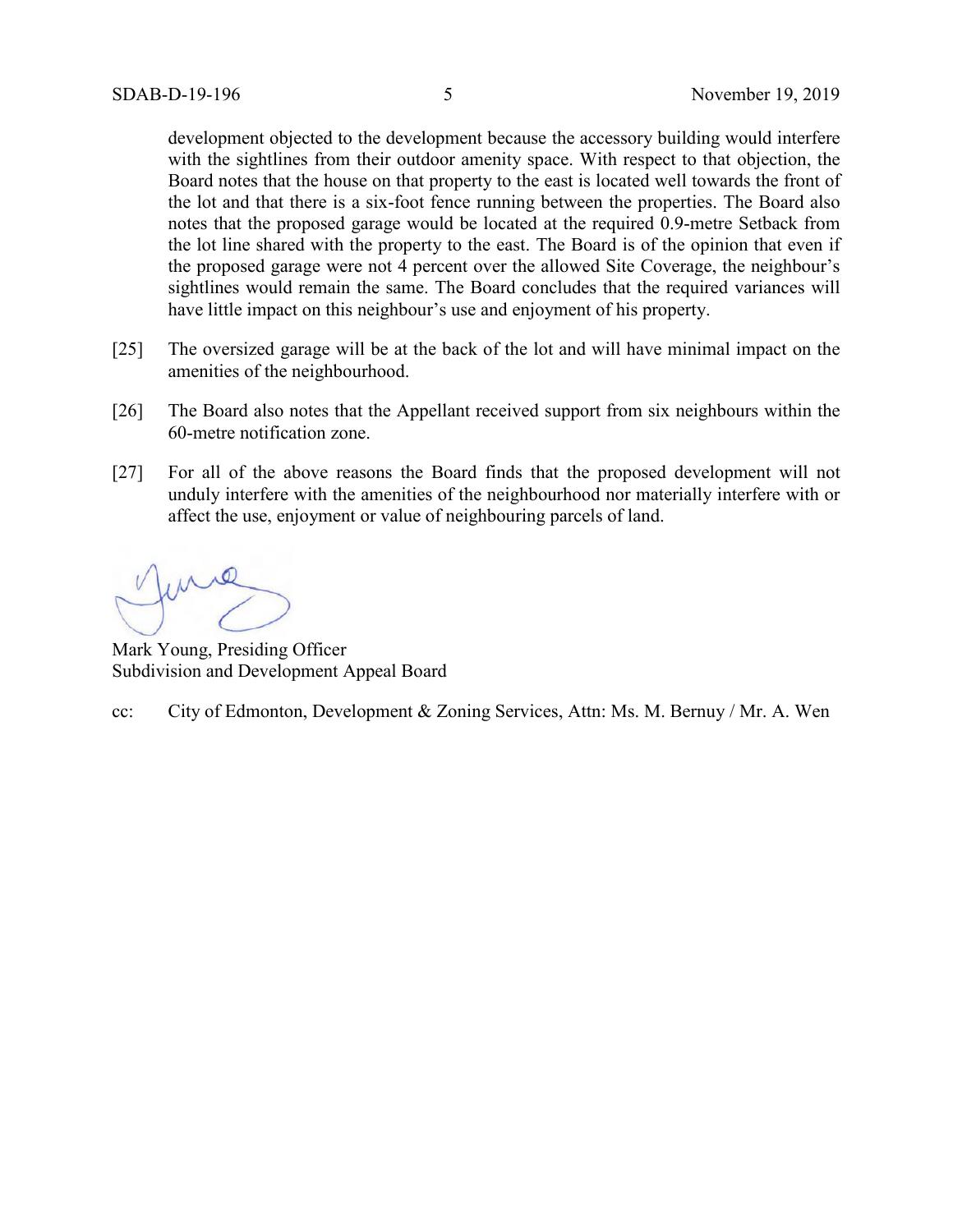#### **Important Information for the Applicant/Appellant**

- 1. This is not a Building Permit. A Building Permit must be obtained separately from Development & Zoning Services, located on the 2nd Floor, Edmonton Tower, 10111 – 104 Avenue NW, Edmonton, AB T5J 0J4.
- 2. Obtaining a Development Permit does not relieve you from complying with:
	- a) the requirements of the *Edmonton Zoning Bylaw*, insofar as those requirements have not been relaxed or varied by a decision of the Subdivision and Development Appeal Board,
	- b) the requirements of the *Alberta Safety Codes Act*,
	- c) the *Alberta Regulation 204/207 – Safety Codes Act – Permit Regulation*,
	- d) the requirements of any other appropriate federal, provincial or municipal legislation,
	- e) the conditions of any caveat, covenant, easement or other instrument affecting a building or land.
- 3. When an application for a Development Permit has been approved by the Subdivision and Development Appeal Board, it shall not be valid unless and until any conditions of approval, save those of a continuing nature, have been fulfilled.
- 4. A Development Permit will expire in accordance to the provisions of Section 22 of the *Edmonton Zoning Bylaw, Bylaw 12800*, as amended.
- 5. This decision may be appealed to the Alberta Court of Appeal on a question of law or jurisdiction under Section 688 of the *Municipal Government Act*, RSA 2000, c M-26. If the Subdivision and Development Appeal Board is served with notice of an application for leave to appeal its decision, such notice shall operate to suspend the Development Permit.
- 6. When a decision on a Development Permit application has been rendered by the Subdivision and Development Appeal Board, the enforcement of that decision is carried out by Development & Zoning Services, located on the 2nd Floor, Edmonton Tower, 10111 – 104 Avenue NW, Edmonton, AB T5J 0J4.

*NOTE: The City of Edmonton does not conduct independent environmental checks of land within the City. If you are concerned about the stability of this property for any purpose, you should conduct your own tests and reviews. The City of Edmonton, when issuing a development permit, makes no representations and offers no warranties as to the suitability of the property for any purpose or as to the presence or absence of any environmental contaminants on the property.*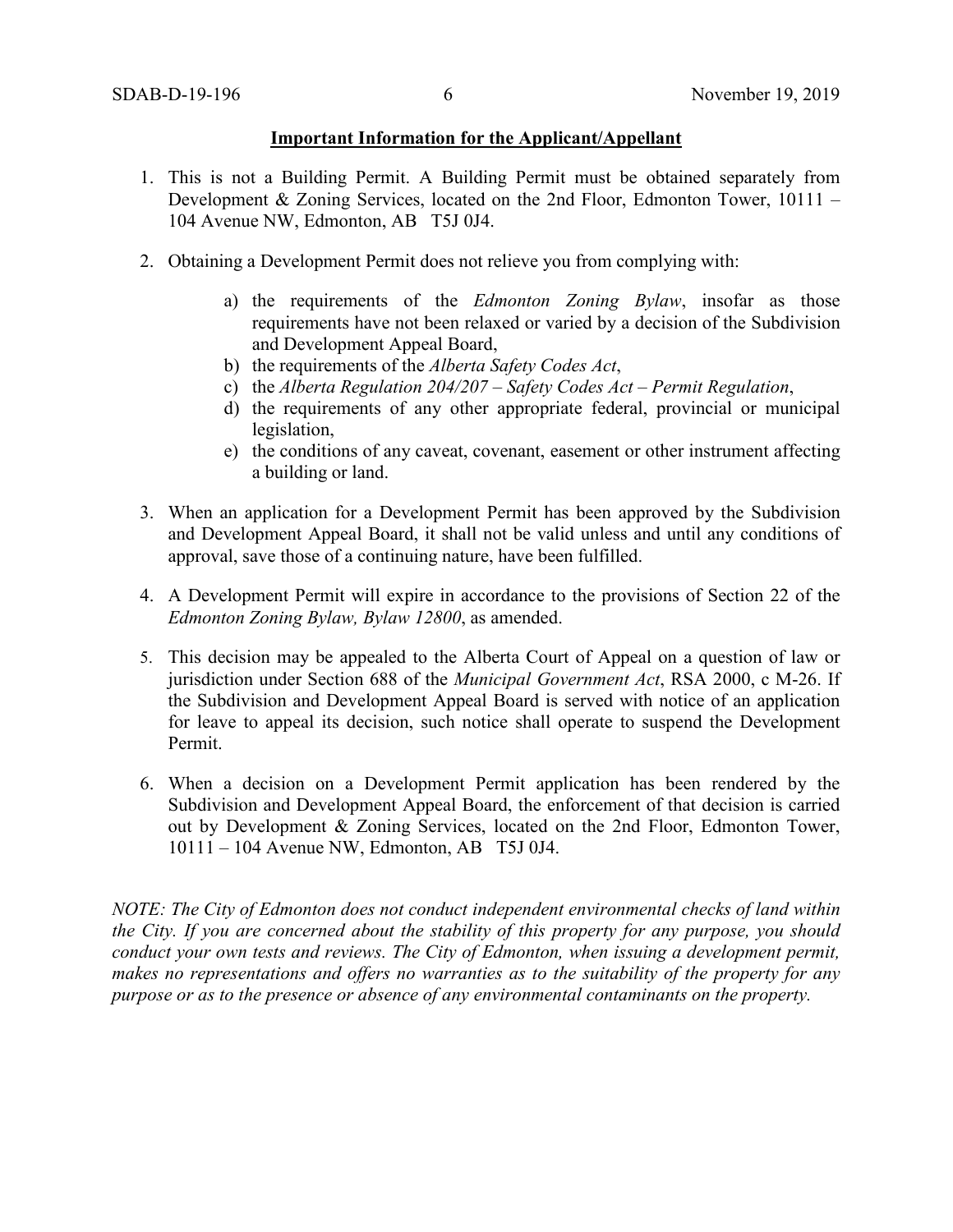# EDMONTON SUBDIVISION AND DEVELOPMENT APPEAL BOARD

Project Number: 328004462-001

Date: December 5, 2019 File No. SDAB-D-19-196

Between:

## Renu Bhattacharya and The City of Edmonton Development Authority

Board Members Mark Young, Presiding Officer Shari LaPerle James Wall Allan Bolstad

# ADDENDUM

- [1] This is a reconsideration of the decision reached by this Board on November 19, 2019 cited as 2019 ABESDAB 10196.
- [2] That decision concerned a Development Permit application for an addition to an Accessory Building (detached garage). After the Board released its decision, it came to the attention of Board administrative staff that an email dated November 5, 2019, from an adjacent property owner had not been brought to the attention of the Board at the hearing. Upon learning of this, Board administrative staff informed the Appellant and the adjacent property owner of the error and gave them the opportunity to provide their views on how the situation should be addressed by the Board.
- [3] In response to that request, the Board received submissions from the Appellant and from the adjacent property owner. This hearing was reconvened so the Board could review those submissions.
- [4] The Board has concluded that it is *functus officio* in this matter. As is noted in the Supreme Court of Canada decision *Chandler et al v. Alberta Association of Architects*, [1989] 2 S.C.R. 848, decision makers are considered to be *functus officio* after a formal judgment has been drawn up, issued and entered.
- [5] There are two exceptions to this:
	- 1. Where there has been a slip in drawing up the judgment, and
	- 2. When there was an error in expressing the manifest intention of the court.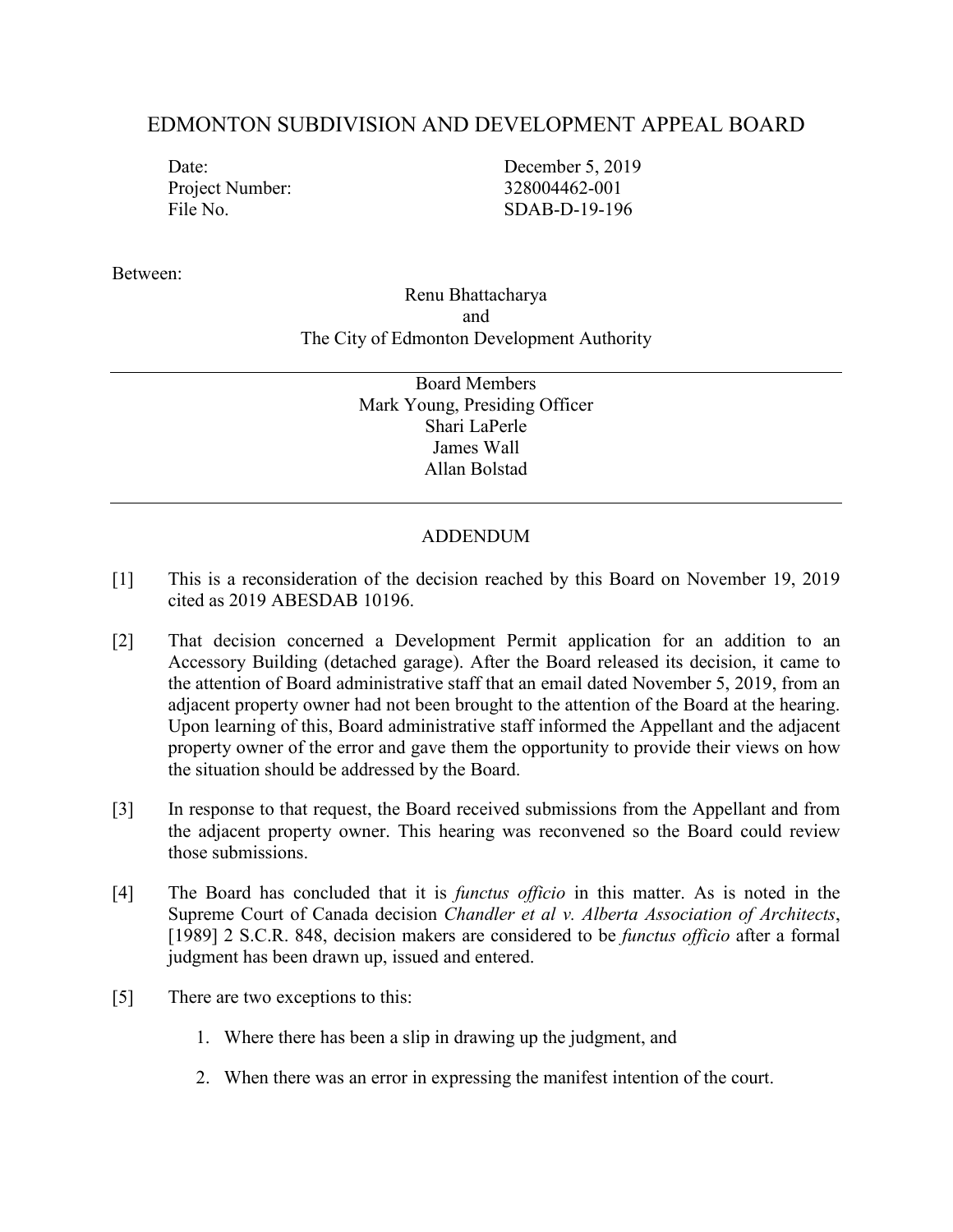Neither of those exceptions applies in the instance. However, the Supreme Court of Canada went on to say that the application of the doctrine must be more flexible in respect to decisions of administrative tribunals which are subject to appeal only on a point of law and where there are indications in the enabling statute that a decision can be re-opened. (Paragraph 78)

- [6] The right of appeal with respect to decisions of this Board are limited to questions of law and jurisdiction. Accordingly, the determination of whether the Board has the authority re-open its decisions hinges on whether the Board's enabling legislation, the *Municipal Government Act*, RSA 2000, c M-26 (the "MGA") gives any indication that was the Legislature's intent.
- [7] After reviewing the MGA, the Board has concluded that there are no indications that a decision of this Board can be re-opened. In the absence of such indications, the Board does not have the authority to re-open this decision and it is *functus officio*.
- [8] In the alternative, if the Board is wrong about how the doctrine of *functus officio* applies to this decision, the Board is of the view that the appropriate way to remedy the administrative error that occurred in this case is for the Board to consider the November 5, 2019 e-mail from the adjacent property owner that it did not have access to at the time of the original hearing. This is the only new evidence that the Board has used in its reconsideration.
- [9] On reviewing that e-mail, the Board notes that the adjacent property owner is largely concerned about the newly constructed house on the lot next door, including its height, the fact that it has nearly maximized the Side Setback along his property line and the fact that there are numerous windows on the side of the house facing his property. None of these issues were the subject of the appeal in the instant case.
- [10] As for the garage itself, the adjacent property owner is concerned that it would be 2 feet 11 inches from his property line. This issue was dealt with by the Board in its original decision. The Board previously noted that there is no variance to the Side Setback required on that side of the garage.
- [11] The adjacent property owner also states in his email that there are few triple garages in the neighbourhood. At the hearing on November 7, 2019, the Board heard evidence that there were other triple garages in the neighbourhood. In any event, the Board concludes that the variances required to the garage will not result in a structure that is so large that it will impact the amenities of the neighbourhood or neighbouring parcels of land in any significant way.
- [12] The Appellant provided photos with his e-mail showing the view out his back door, front door, driveway and windows. Those photos primarily show the impact that the newly constructed house has had on his property. After reviewing the photos, the Board finds no reason to change its opinion on the impact that this garage will have on the adjacent property owner.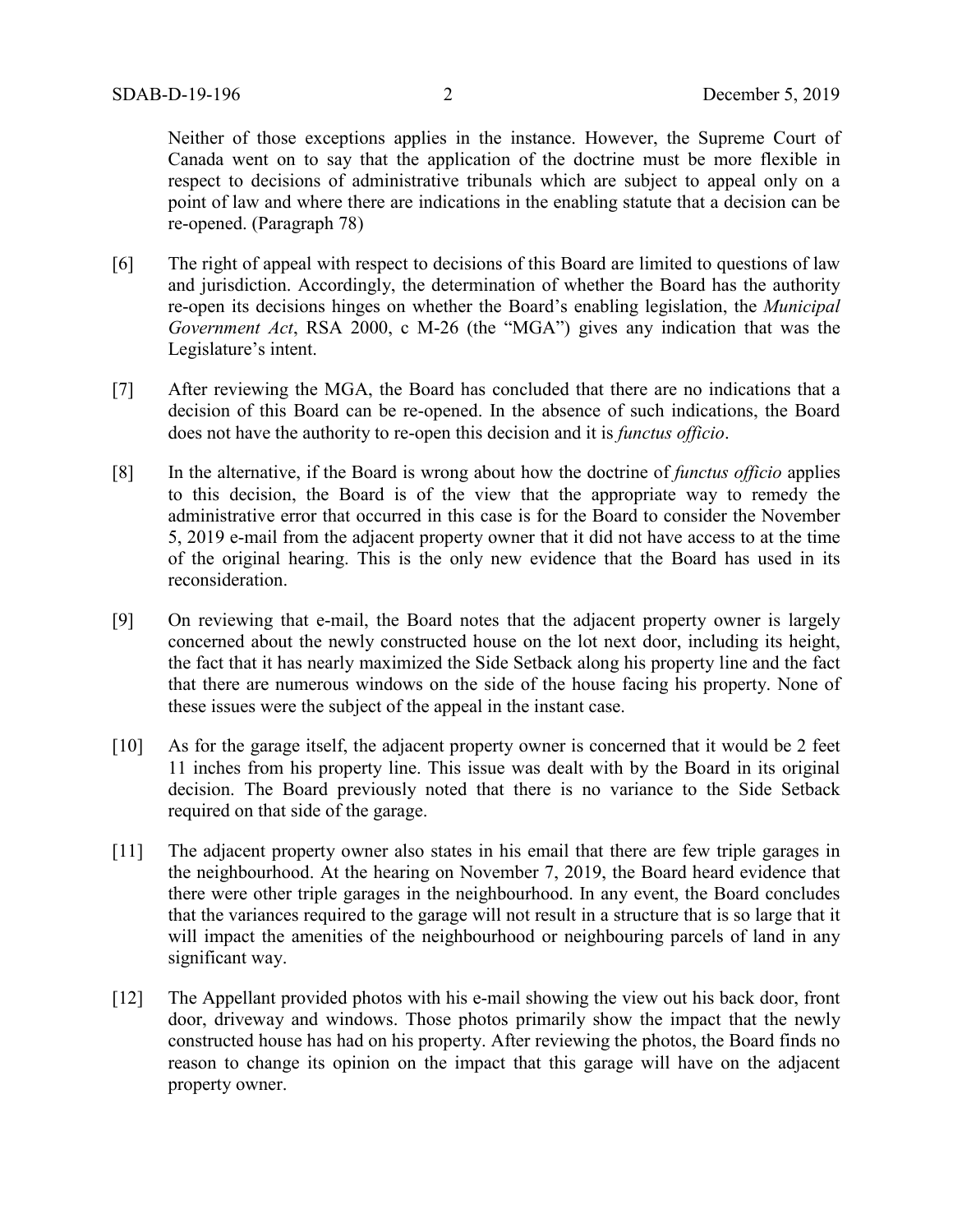[13] At para 24 of the Board's decision, it said this:

It appears that the Development Permit that is before the Board was refused by the Development Officer because the property owner immediately to the east of the proposed development objected to the development because the accessory building would interfere with the sightlines from their outdoor amenity space. With respect to that objection, the Board notes that the house on that property to the east is located well towards the front of the lot and that there is a six-foot fence running between the properties. The Board also notes that the proposed garage would be located at the required 0.9-metre Setback from the lot line shared with the property to the east. The Board is of the opinion that even if the proposed garage were not 4 percent over the allowed Site Coverage, the neighbour's sightlines would remain the same. The Board concludes that the required variances will have little impact on this neighbour's use and enjoyment of his property.

[14] Having reviewed the adjacent property owner's November 5, 2019 e-mail, the Board finds no reason to change the decision that it issued previously.

Mark Young Presiding Officer Subdivision and Development Appeal Board.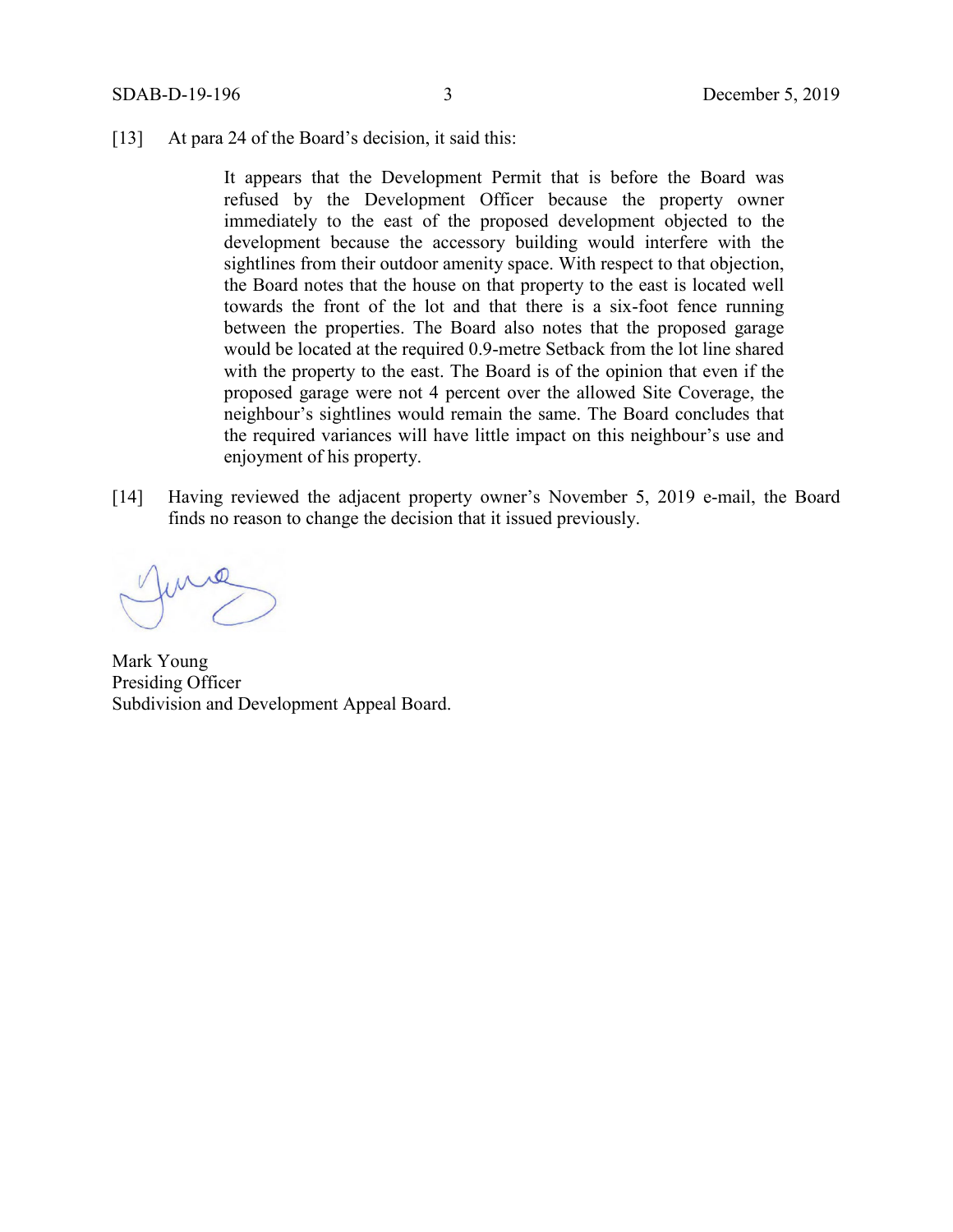# **EDMONTON SUBDIVISION AND DEVELOPMENT APPEAL BOARD**

Citation: Signpatico Outdoor v Development Authority of the City of Edmonton, 2019 ABESDAB 10172

| Date:           | November 19, 2019 |
|-----------------|-------------------|
| Project Number: | 328004462-001     |
| File Number:    | $SDAB-D-19-172$   |

Between:

Signpatico Outdoor

and

## The City of Edmonton, Development Authority

Board Members

Mark Young, Presiding Officer Shari LaPerle Allan Bolstad Rick Hachigian James Wall

## **DECISION**

[1] On October 9, 2019, the Board made and passed the following motion:

"That the appeal hearing be postponed to November 7, 2019 at the written request of the Appellant.

[2] On November 7, 2019, the Board made and passed the following motion:

"That SDAB-D-19-172 be raised from the table".

[3] On November 7, 2019, the Subdivision and Development Appeal Board (the "Board") heard an appeal that was filed on September 14, 2019 for an application by Signpatico Outdoor. The appeal concerned the decision of the Development Authority, issued on August 26, 2019, to refuse the following development: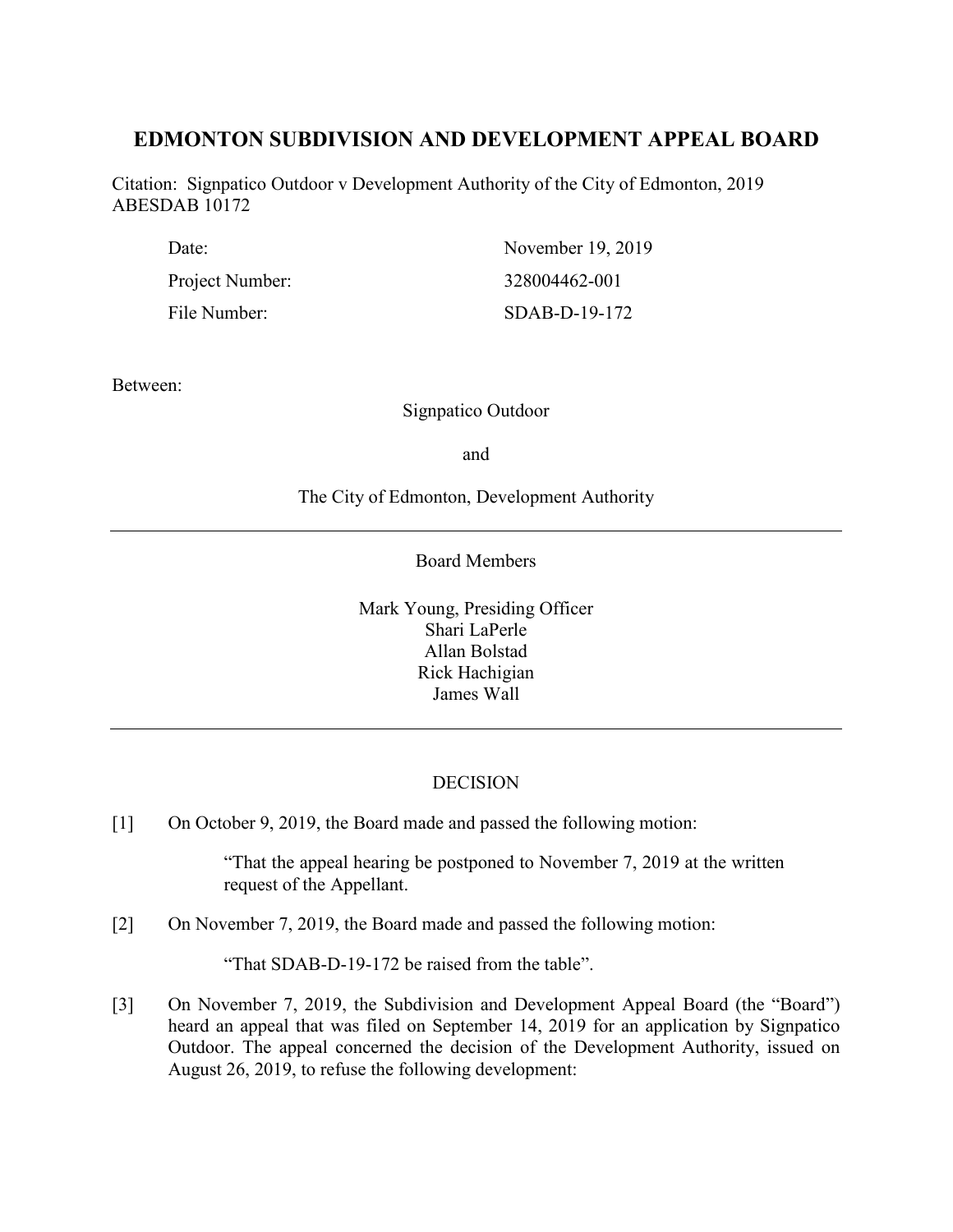## **Install (1) Minor Digital On-premises Off-premises Freestanding Sign (SIGNPATICO OUTDOOR | TIM HORTONS), and to remove an existing Freestanding On-premises Sign (246871770-001).**

- [4] The subject property is on Plan 0728378 Blk 7 Lot 31, located at 11913 Wayne Gretzky Drive NW, within the (CO) Commercial Office Zone. The Main Streets Overlay and Montrose / Santa Rosa Area Redevelopment Plan apply to the subject property.
- [5] The following documents were received prior to the hearing and form part of the record:
	- Copy of the Development Permit application with attachments, proposed plans, and the refused Development Permit;
	- The Development Officer's written submissions;
	- The Appellant's written submissions; and
	- One online response from an affected property in opposition to the proposed development.
- [6] The following exhibits were presented during the hearing and form part of the record:
	- Exhibit  $A W$ ritten Submission
	- Exhibit  $B -$  Proposed Sign
	- Exhibit  $C Google Street Views$
	- Exhibit  $D Google$  Aerial Views
	- Exhibit  $E -$  Site Plans
	- Exhibit F Transportation Association of Canada (TAC) Report
	- Exhibit  $G 119$  Avenue Intersection

## **Preliminary Matters**

- [7] At the outset of the appeal hearing, the Presiding Officer confirmed with the parties in attendance that there was no opposition to the composition of the panel.
- [8] The Presiding Officer outlined how the hearing would be conducted, including the order of appearance of parties, and no opposition was noted.
- [9] The appeal was filed on time, in accordance with section 686 of the *Municipal Government Act*, RSA 2000, c M-26.

## **Summary of Hearing**

- *i) Position of the Appellant, C. Roubekas*
- [10] Mr. Roubekas appeared on behalf of Sympatico Signs and Task Investments, the owner of the property for over 30 years. This parcel of land has been vacant for the majority of this time.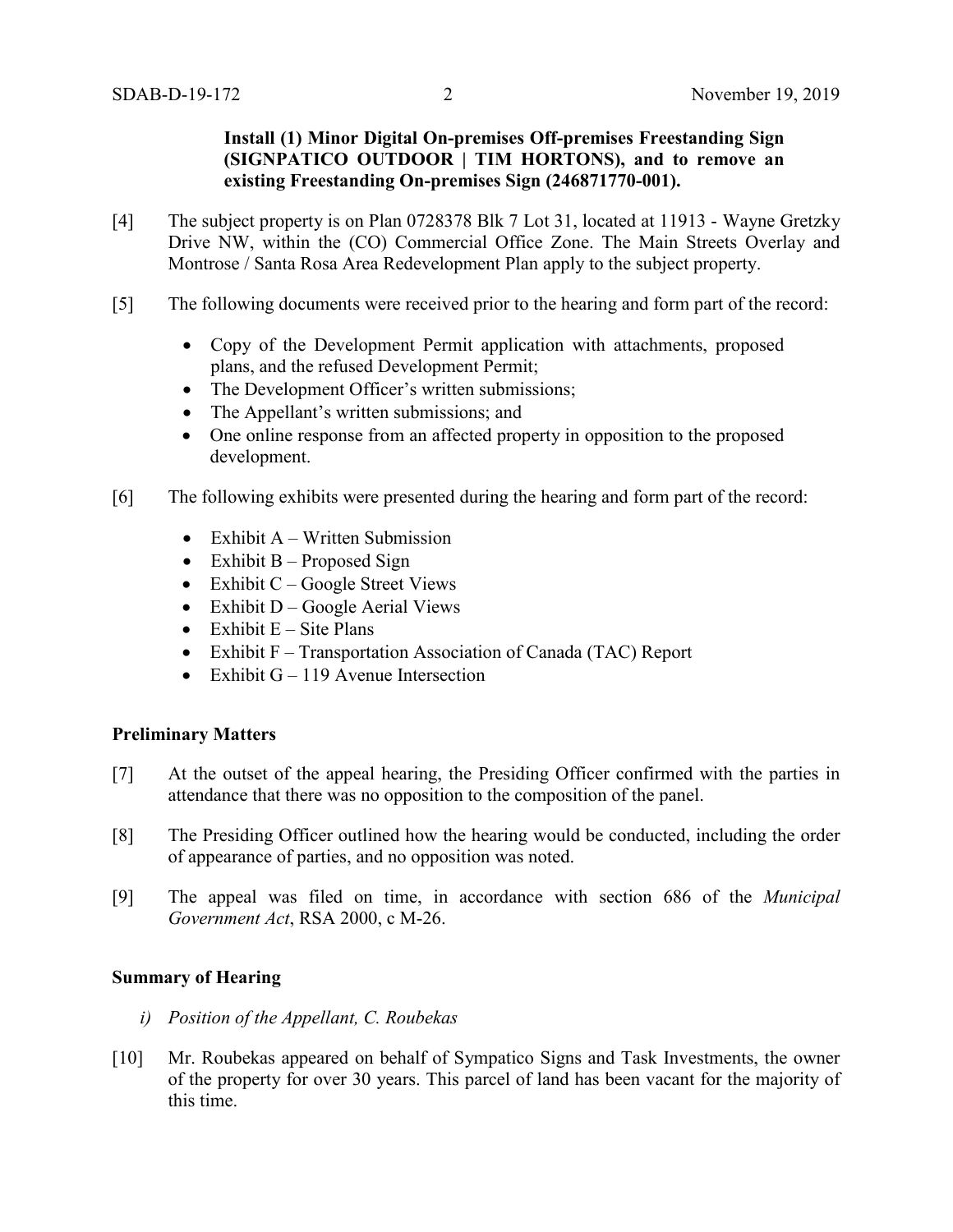- [11] For a number of years the owner had an off-premise double-sided sign on the subject site with the same dimensions as the proposed sign. The former sign was permitted in the Commercial Office Zone and was regulated under Schedule 59F of *the Edmonton Zoning Bylaw* (the "*Bylaw*"). There has been no change in zoning and it is still a Commercial Office Zone.
- [12] In 2017, the sign was removed when the owner developed the property and leased it to Tim Hortons and 7-Eleven. The location of the proposed sign was identified on *Exhibit B*. The owner's intention was always to erect another sign once the development was completed. Unlike the previous sign, the current application is for a single-sided sign.
- [13] A series of photos were used to provide context to the location of the proposed sign and the nature of the surrounding area. The sign is set back 10 metres from Wayne Gretzky Drive and 60 metres back from the nearest intersection.
- [14] The Transportation Department was concerned that the size and proximity of the sign may draw drivers' attention away from the major intersection. The Appellant addressed these concerns as follows:
	- a. Mr. Roubekas quoted the following passage from a 2015 Transportation Association of Canada report: "Despite years of research there have been no definitive conclusions about the presence or strength of adverse safety impacts of DPADs measured by increased collision frequency".
	- b. The proposed display is located approximately 60 metres from the nearest intersection, which is a substantial distance. Most regulations request a minimum of 30 metres.
	- c. The maximum speed on Wayne Gretzky Drive adjacent to the subject site is 60 kilometres an hour, which is not a high speed roadway.
	- d. There is a traffic control signal directly over the middle of the traffic lanes which is in the direct vision of oncoming drivers. The sign is not in the direct view of southbound drivers.
	- e. The proposed display is significantly set back at a distance of 9.86 metres from the roadway.
- [15] A Commercial Office Zone is regulated under Sign Schedule 59F of the *Bylaw* and the dimensions of the proposed sign would be allowed. However, since the Main Streets Overlay applies to this area, Schedule 59E applies and is more restrictive. The Board should apply Schedule 59F to the proposed development because it is more appropriate. The Main Streets Overlay is not appropriate in this area for the following reasons:
	- a. The Main Streets Overlay refers to a "pedestrian-oriented character" which does not describe this property. Photos were used to show the site is sandwiched between two major roadways with little pedestrian traffic and no sidewalks along the west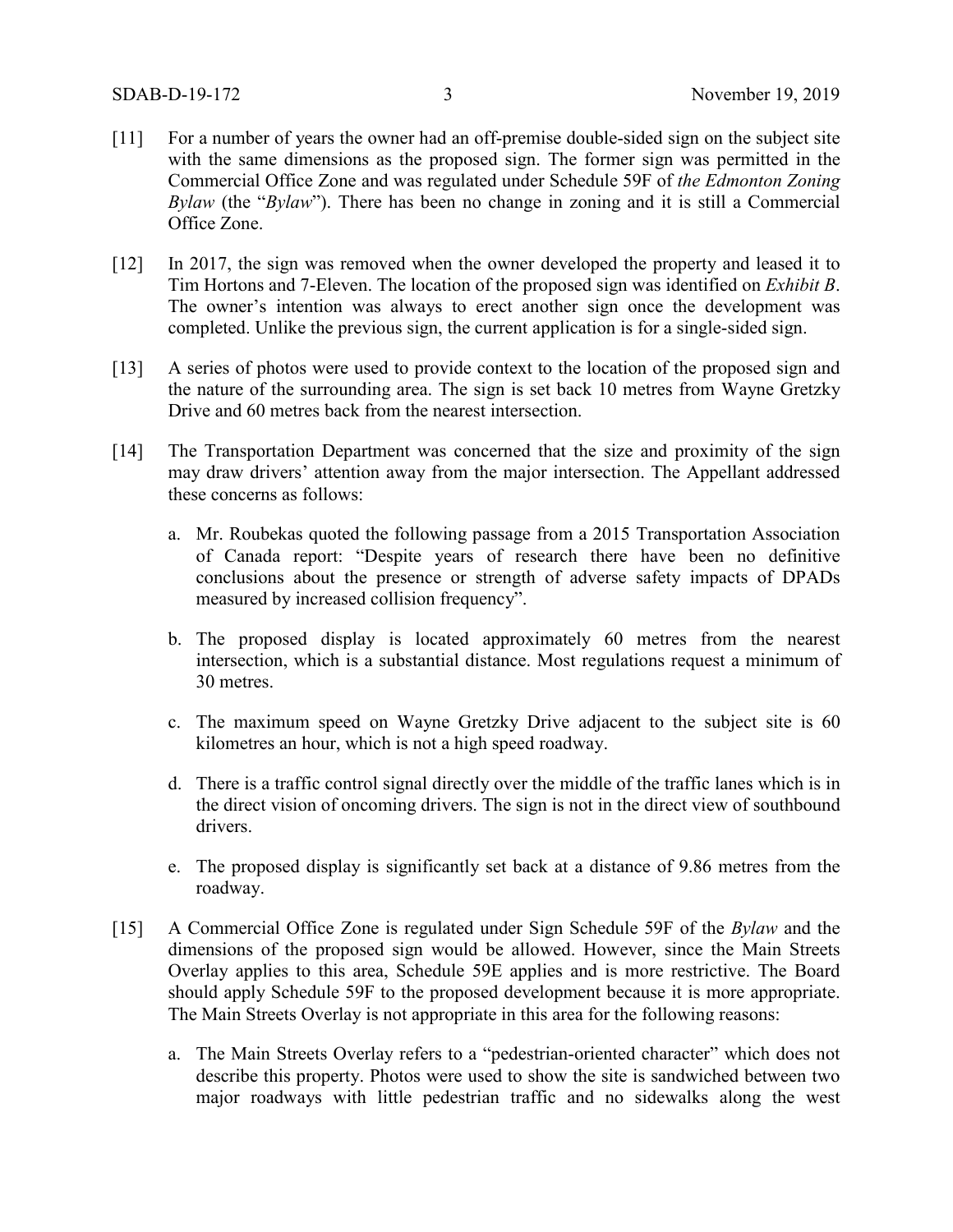perimeter of the subject site. The Coliseum, including its expansive parking lot, and railway tracks are to the west.

- b. The Main Streets Overlay refers to "proximity to residential". There are no residential areas to the north, south or west. The nearest residential area is 1 ½ blocks to the east and is separated from the proposed development by a commercial area. The proposed development would have no impact on any residential properties.
- c. The Main Streets Overlay refers to "proximity to residential and transit-oriented areas". The nearest transit station is more than 350 metres to the southwest. While there might be residential development on the site of the Coliseum in the future, an approved sign permit would be in effect for a maximum of five years and would have to be re-assessed after it expires.
- d. The Main Streets Overlay refers to "…by providing visual interest, transparent storefront displays, and amenities for pedestrians". Unlike Whyte Avenue, where the Main Streets Overlay also applies, this area does not provide an attractive, vibrant and walkable commercial street with numerous store fronts and neighbourhood amenities for pedestrians.
- e. There is a parcel of vacant City-owned land immediately to the north of the subject site with no foreseeable plans for development. There are industrial warehouses further to the north and the Coliseum Inn is to the south, a destination that requires vehicular access.
- [16] A deficiency in separation distances from two existing signs was identified by the Development Officer as follows:
	- a. An Axe Music sign is located to the east and is only visible to northbound traffic on Wayne Gretzky Drive. This sign is not visible to the southbound traffic targeted by the proposed sign.
	- b. A Pattison sign is located 296 metres to the southwest and is only visible to east and west bound traffic on 118 Avenue. This sign is not visible to the southbound traffic targeted by the proposed sign.
- [17] Mr. Roubekas is aware of the letter of opposition submitted by Sport Central, which is located directly next to Axe Music. The proposed sign does not prevent Sport Central from making their own sign application and their opposition should have no bearing on today's decision. Even if today's appeal is denied there is no guarantee that an application from Sport Central would be approved since the existing Axe Music sign is located 30 metres to the north of Sport Central's existing identification sign. The Appellant is not aware of any other opposition to the proposed development.
- [18] For the reasons above it is Mr. Roubekas' opinion that the proposed sign will not have any negative impacts on oncoming traffic, the surrounding area and neighbouring businesses.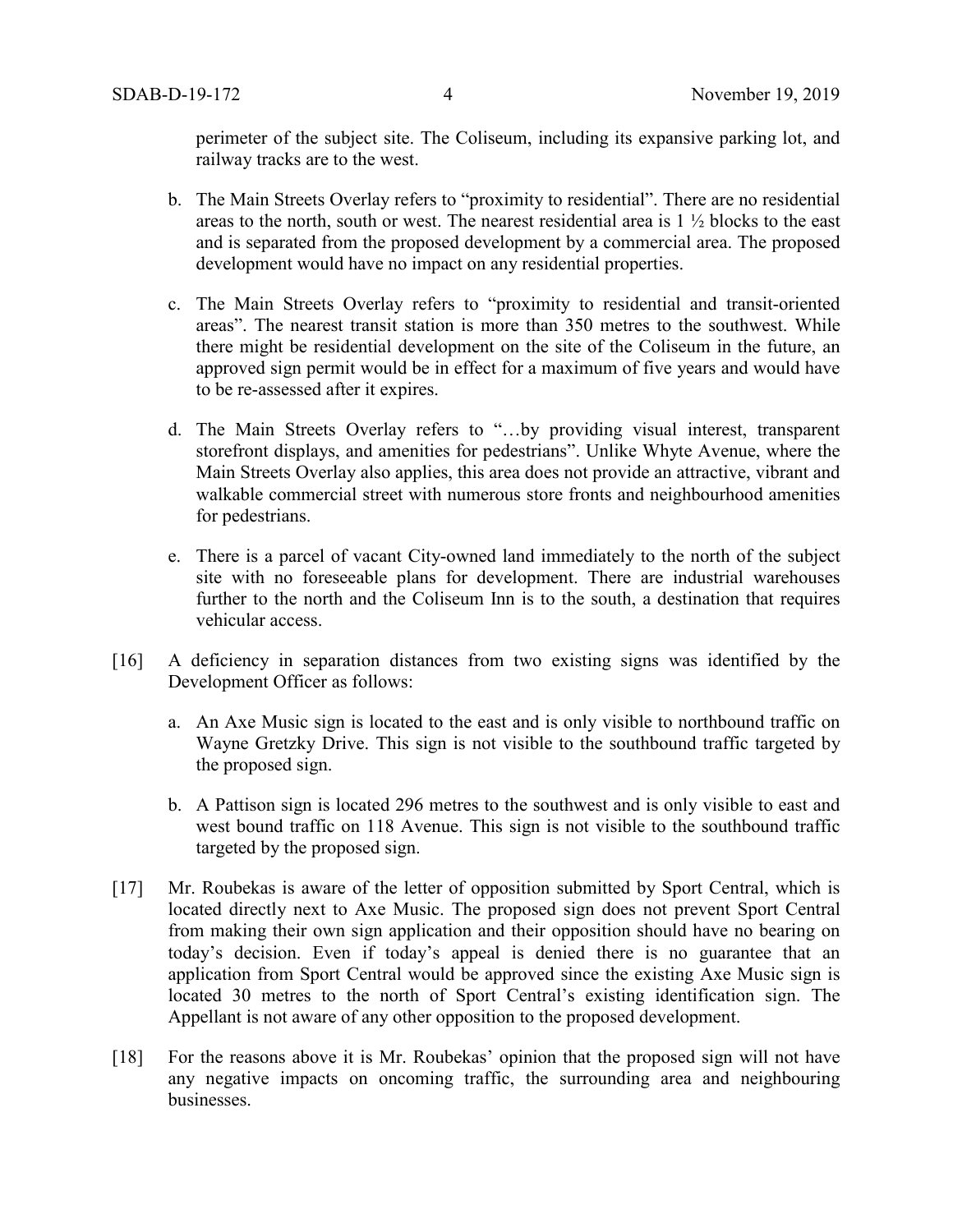- [19] Mr. Roubekas provided the following responses to questions from the Board:
	- a. The Coliseum has a sign at the corner of 118 Avenue and Wayne Gretzky Drive southbound but this was not identified by the Development Authority as triggering a separation distance issue.
	- b. Mr. Roubekas does not know when the Main Streets Overlay was applied to this area.
	- c. The proposed sign is the exact same size as what was there before. The whole basis of his argument is that if the Main Streets Overlay did not apply to this area the proposed sign would have possibly been approved by the Development Authority.
	- d. The previous sign was not digital.
	- e. The sign will not interfere with traffic as it is out of the direct field of view of drivers and is far enough away from the intersection to allow drivers to react. The only difference between the proposed sign and a backlit sign on Tim Hortons or 7-Eleven is that the display will change every six seconds.
	- f. There will be no impact to pedestrians walking to the Tim Hortons or 7-Eleven due to the direction the proposed display is facing. Pedestrians would be approaching from the back of the sign.
	- g. A Google Aerial view of the 119 Avenue and Wayne Gretzky Drive intersection confirmed that there are traffic lights located there. A 60-metre separation distance from the nearest intersection is ample whether it has lights or not.
	- h. He disagrees with the concerns of the Transportation Department. There are many large digital displays in Edmonton and smaller versions are located directly at intersections. In cities like Toronto and Las Vegas there are larger signs adjacent to high speed roadways.
	- i. Mr. Roubekas has been in the sign business for a number of years and has never seen a headline stating that an accident occurred due to a visual display. Countless studies have been done on the size of signs and speeds and they have all been inconclusive. This is not a permanent development and if concerns arise the sign can be removed.
	- j. He has no concerns with the recommended conditions of the Development Officer or the comments of the Transportation Department should this development be approved.
	- *ii) Position of the Development Officer, K. Mercier*
- [20] The Development Authority did not attend the hearing and the Board relied on Ms. Mercier's written decision.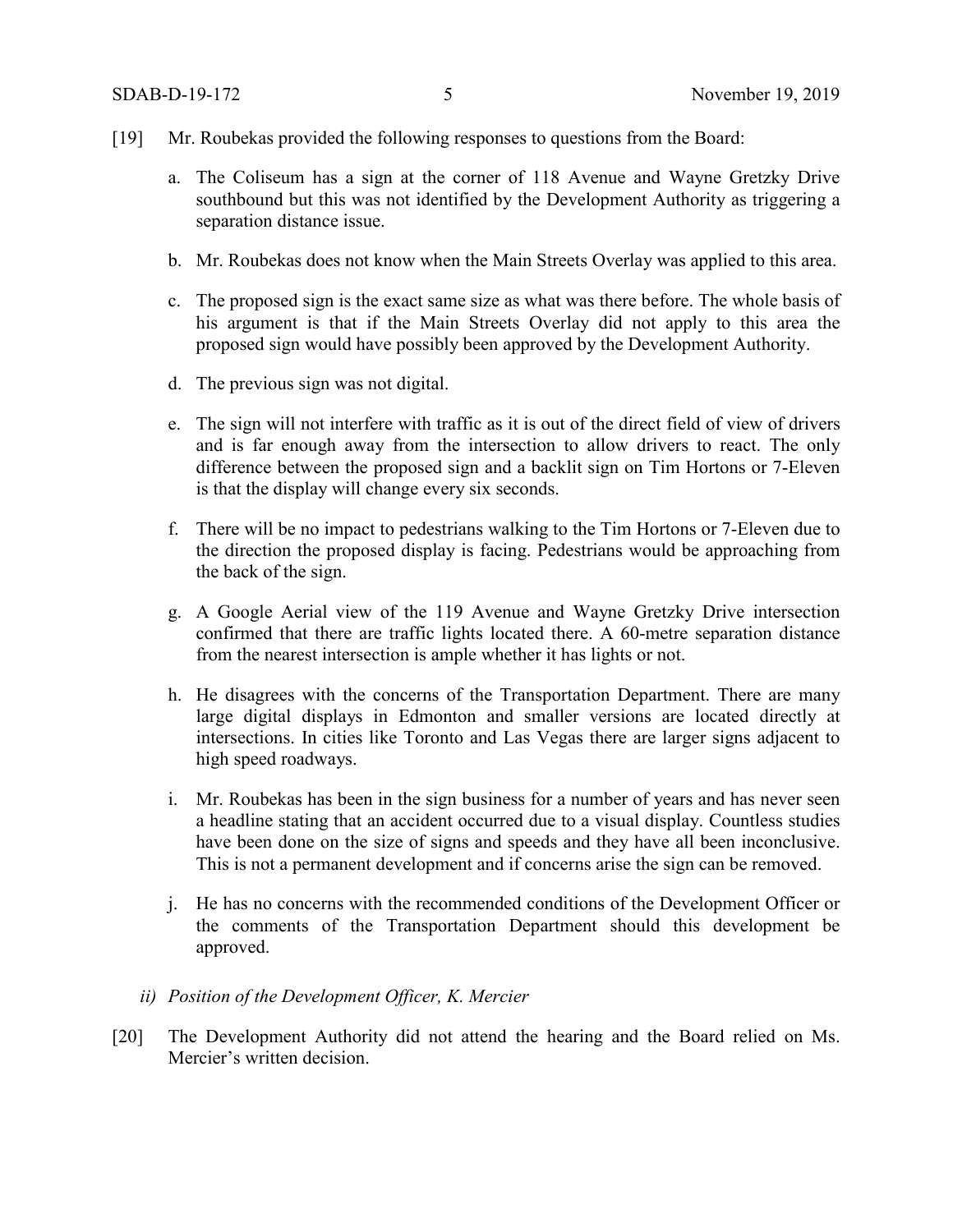#### **Decision**

[21] The appeal is **DENIED** and the decision of the Development Authority is **CONFIRMED**. The development is **REFUSED**.

#### **Reasons for Decision**

- [22] This is an application to install a Minor Digital On-premises Off-premises Freestanding Sign and to remove an existing Freestanding On-premises Sign. A Minor Digital Onpremises Off-premises Sign is a Discretionary Use in the (CO) Commercial Office Zone. The proposed sign would require six variances.
- [23] The first variance relates to section 59.2(2) of the *Edmonton Zoning Bylaw* that states:

Major Digital Signs, Minor Digital On-premises Signs, Minor Digital Offpremises Signs, and Minor Digital On-premises Off-premises Signs shall be located such that the Sign does not obscure a driver decision point. The Development Officer and Transportation Services shall be satisfied that each Copy Area:

- a. does not physically obstruct the sightlines or view of a traffic control device or traffic control signal for oncoming vehicle traffic;
- b. is not located in the field of view near or past the traffic control device or traffic control signal in the sightlines of oncoming vehicle traffic;
- c. is not located in the field of view near or past other traffic conflict points such as intersections, merge points, exit ramps, or curved roadways; and
- d. illumination does not compete with or dull the contrast of the traffic control device or traffic control signal for oncoming vehicle traffic.

The Development Officer advised that there were concerns from the Transportation Department about the proposed Sign. They indicated that "although the Sign is located outside the Transportation Association of Canada's cone of vision for the rightmost southbound lane on Wayne Gretzky Drive, the oversized sign would still be in the direct driver's field of view on a downhill view and upstream of a major signalized intersection and the size and proximity of the sign may draw drivers' attention away from a major intersection."

The major intersection referred to is at Wayne Gretzky Drive and 118 Avenue. The Board notes there is also a traffic control device at the Wayne Gretzky Drive and 119 Avenue intersection, which is even closer to the location of the proposed Sign.

[24] The Appellant argued that the Sign is located a sufficient distance from both of these intersections and should not pose a problem in terms of distracting drivers before they reach either of the intersections. The Appellant also indicated that a City traffic control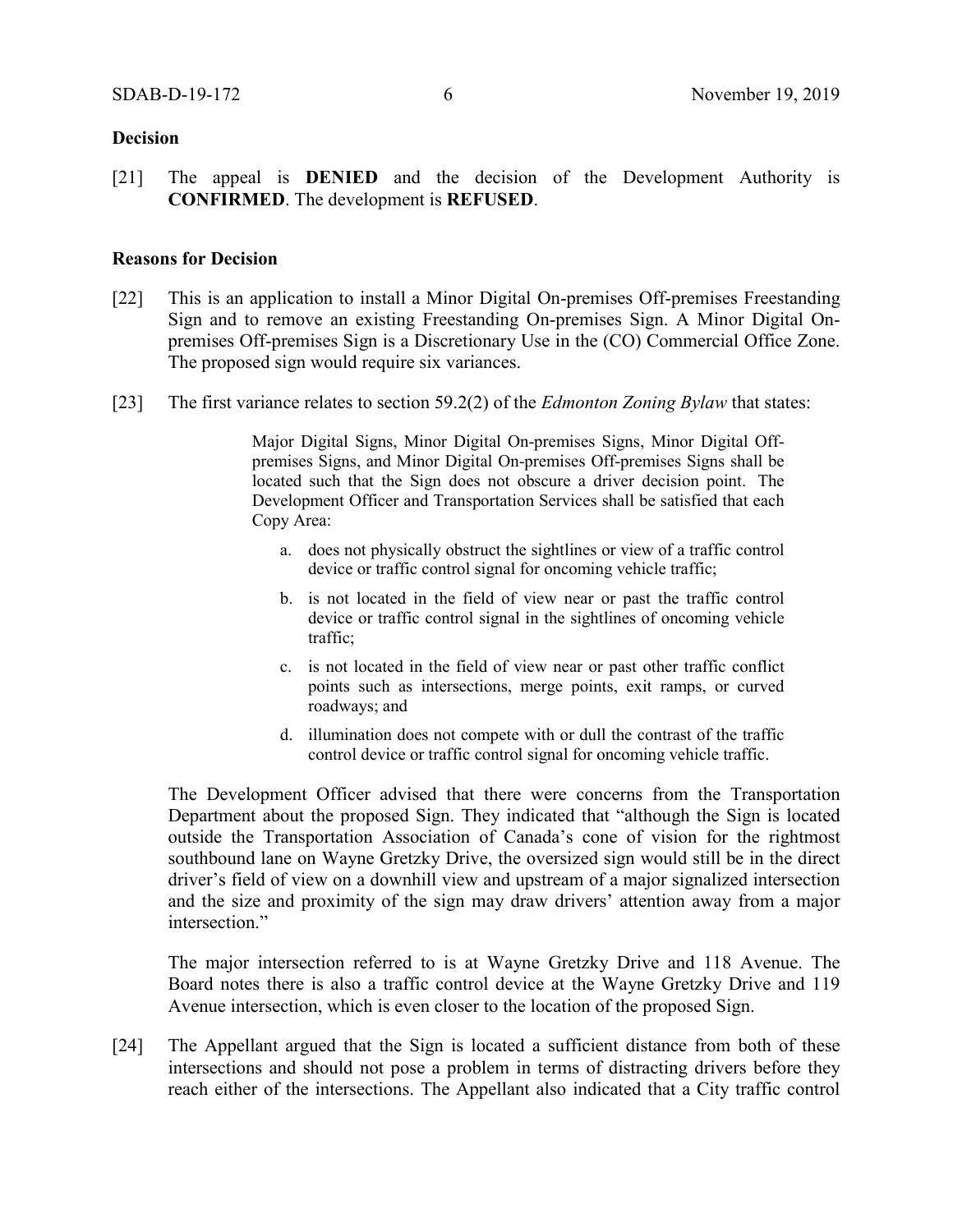sign directly over the lanes of traffic to the north of those intersections would warn drivers of the approaching intersections and the proposed Sign would be located 10 metres away from the roadway. The Appellant also pointed out that a 2015 Transportation Association of Canada report stated that: "Despite years of research there have been no definitive conclusions about the presence or strength of adverse safety impacts of DPADs [digital signs] measured by increased collision frequency".

- [25] Notwithstanding these submissions, the Board is loath to over-ride the concerns of the Transportation Department about the impact the proposed Sign could have on traffic safety. This would be a large Sign. The Board has come to the conclusion that a Digital Sign of this size has the potential to cause problems in terms of distracting drivers as they approach these intersections.
- [26] There are three required variances that relate to the size of the proposed Sign. Because the Main Streets Overlay applies to this Site, Sign Schedule 59E of the *Edmonton Zoning Bylaw* governs. If the Main Streets Overlay did not apply, Sign Schedule 59F would regulate Signs on this Site and would allow a considerably larger Sign. With the restrictions imposed by Sign Schedule 59E, the proposed sign would be two metres higher than the allowable six-metre Height, it would be 14.4 metres in width as opposed to the maximum allowed eight metres and it would have an area of 59 square metres as opposed to the 20 square metres allowed.
- [27] The Appellant made some compelling arguments that the Main Streets Overlay was not appropriate for this Site and that the provisions of Sign Schedule 59F would be more suitable. However, all of the proposed dimension overages would contribute to the Sign being of such a size and height that it would pose potential distraction problems for drivers travelling southbound on Wayne Gretzky Drive.
- [28] The two remaining required variances are with respect to separation distances from two existing Digital Signs. A Sign of this size is required to be separated from other Digital Signs by 300 metres.
	- a. An existing Pattison Sign at 7300 116 Avenue NW is located 296 metres away. The Board is not concerned with this separation distance given that the variance is only four metres and that Sign is oriented to face east and west on 118 Avenue and so would not compete for the view of drivers for the proposed Sign.
	- b. The other Sign is an Axe Music Sign located at 11919 Wayne Gretzky Drive. The proposed separation distance is 77.3 metres, thereby requiring a 223-metre variance. That Sign is visible only to northbound traffic and would not be visible to southbound traffic. For this reason, the Board would have allowed this variance.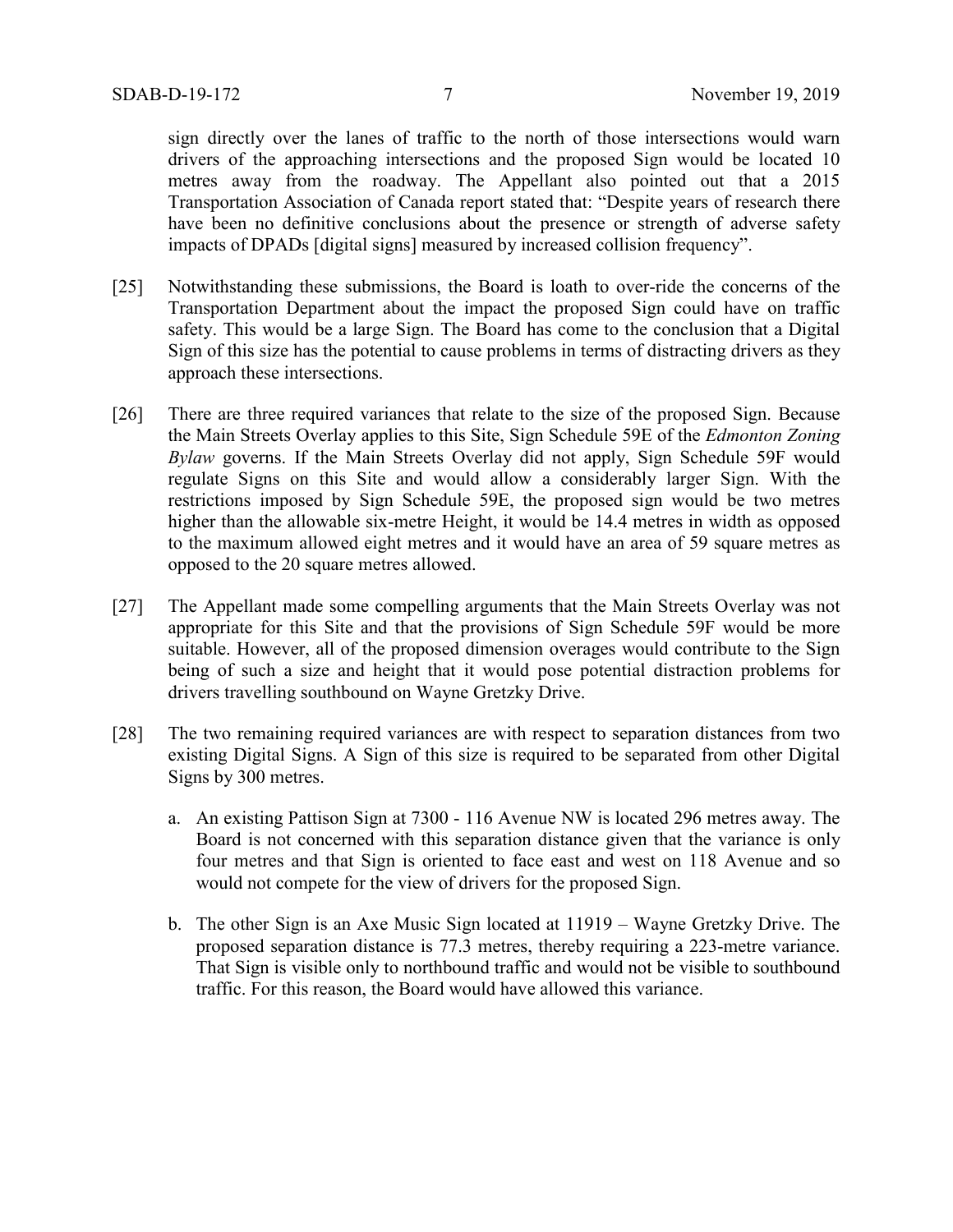[29] For all of the above reasons, the Board is of the opinion that the proposed development would unduly interfere with the amenities of the neighbourhood and the appeal should be denied.

 $\circ$ 

Mark Young, Presiding Officer Subdivision and Development Appeal Board

CC: City of Edmonton, Development & Zoning Services, Attn: K. Mercier / A. Wen